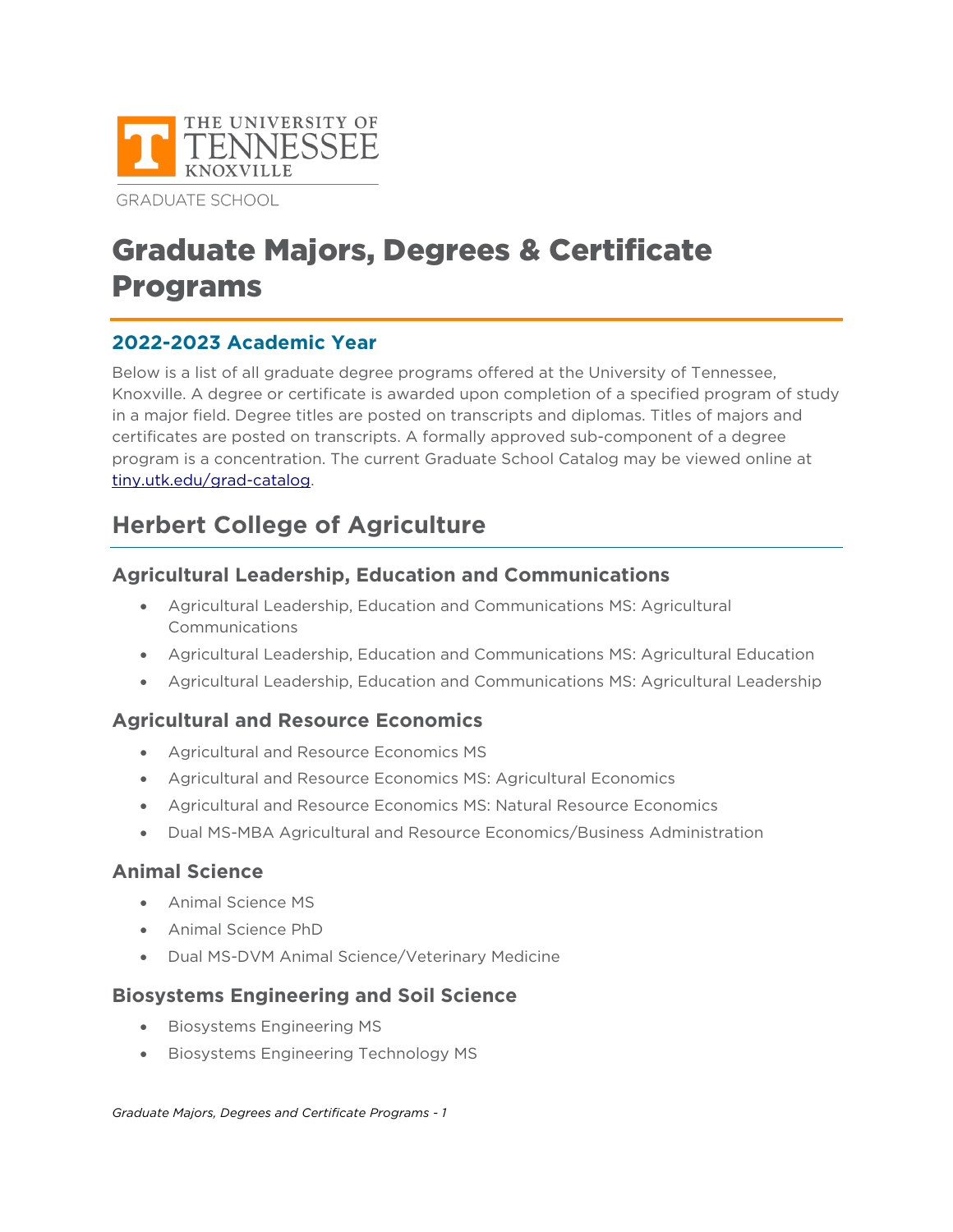- Biosystems Engineering PhD
- Biosystems Engineering PhD: Energy Science and Engineering
- Environmental and Soil Sciences MS
- Plant, Soil and Environmental Sciences PhD: Environmental and Soil Sciences

#### **Entomology and Plant Pathology**

- Entomology and Plant Pathology MS
- Entomology and Plant Pathology MS: Bioinformatics and Genomics
- Entomology and Plant Pathology MS: Entomology
- Entomology and Plant Pathology MS: Plant Pathology
- Entomology, Plant Pathology and Nematology PhD
- Entomology, Plant Pathology and Nematology PhD: Bioinformatics, Genomics and Molecular Interactions
- Entomology, Plant Pathology and Nematology PhD: Organismal Biology, Ecology and **Systematics**
- Entomology, Plant Pathology and Nematology PhD: Sustainable Disease and Integrated Pest Management

#### **Food Science**

- Food Science MS
- Food Science PhD
- Food Science PhD: Food Chemistry
- Food Science PhD: Food Microbiology
- Food Science PhD: Food Processing
- Food Science PhD: Sensory Science

#### **Forestry, Wildlife and Fisheries**

- Forestry MS
- Forestry MS: Bio-based Products and Wood Science and Technology
- Forestry MS: Forest Business
- Natural Resources PhD
- Natural Resources PhD: Bio-based Products and Wood Science and Technology
- Natural Resources PhD: Natural Resource Economics
- Natural Resources PhD: Wildlife Health
- Wildlife and Fisheries Science MS
- Wildlife and Fisheries Science MS: Wildlife Health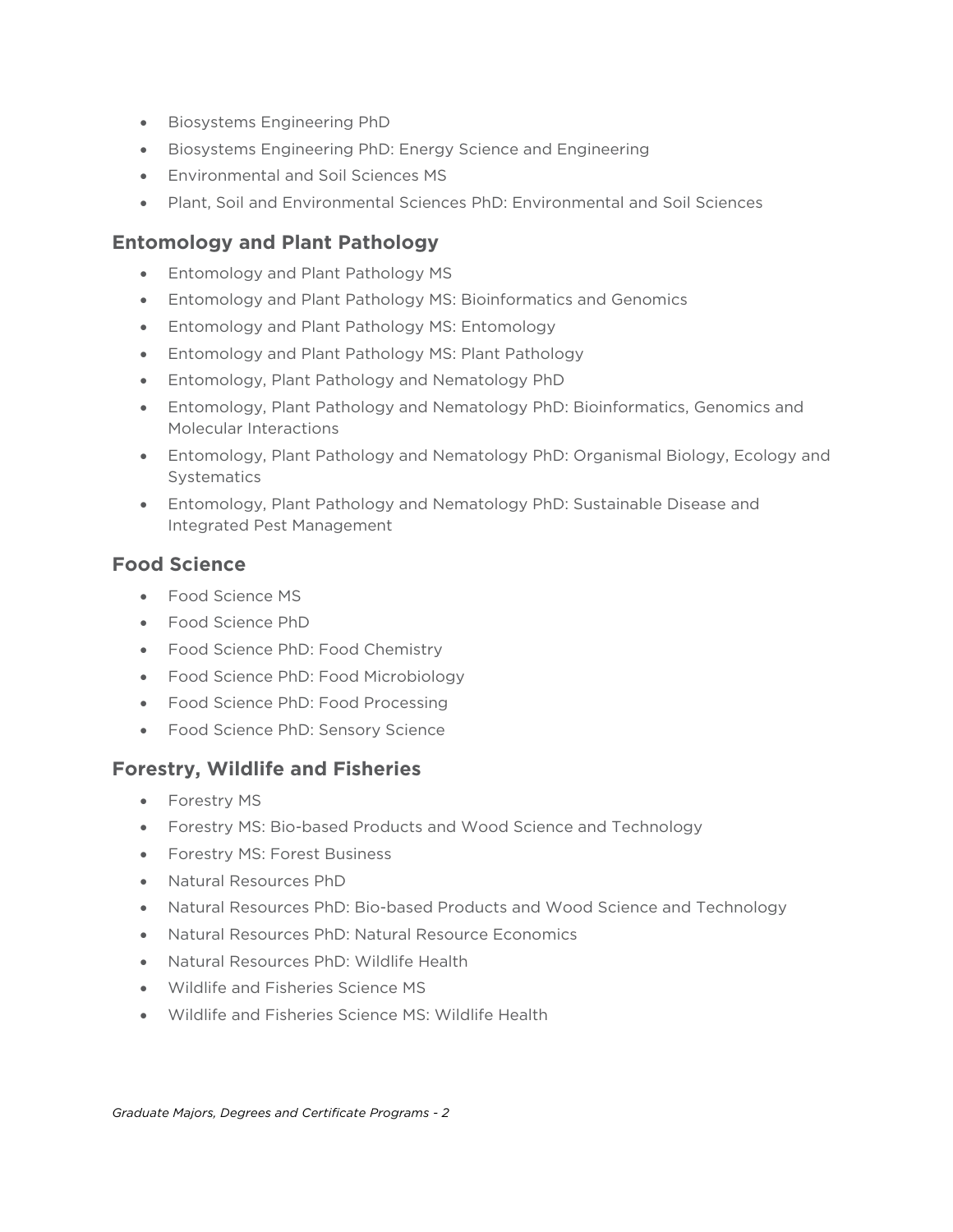#### **Plant Sciences**

- Plant Sciences MS
- Plant Sciences MS: Crop Sciences
- Plant Sciences MS: Horticulture
- Plant Sciences MS: Plant Breeding
- Plant Sciences MS: Plant Molecular Genetics
- Plant Sciences MS: Weed Science
- Plant, Soil, and Environmental Sciences PhD: Crop Sciences
- Plant, Soil, and Environmental Sciences PhD: Horticulture
- Plant, Soil, and Environmental Sciences PhD: Plant Breeding
- Plant, Soil, and Environmental Sciences PhD: Plant Molecular Genetics
- Plant, Soil, and Environmental Sciences PhD: Weed Science

## **College of Architecture and Design**

#### **School of Architecture**

- Architecture MArch
- Architecture MArch: Computational Design and Fabrication
- Architecture MArch: Conservation and Stewardship
- Architecture MArch: Sustainable Design
- Architecture MArch: Urbanism
- Dual MArch-MLA Architecture/Landscape Architecture

## **School of Landscape Architecture**

- Landscape Architecture MLA
- Landscape Architecture MSLA
- Landscape Architecture MALA
- Dual MLA-MArch Landscape Architecture/Architecture

## **College of Arts and Sciences**

## **Africana Studies**

• Africana Studies Graduate Certificate

## **Anthropology**

- Anthropology MA
- Anthropology MA: Archaeology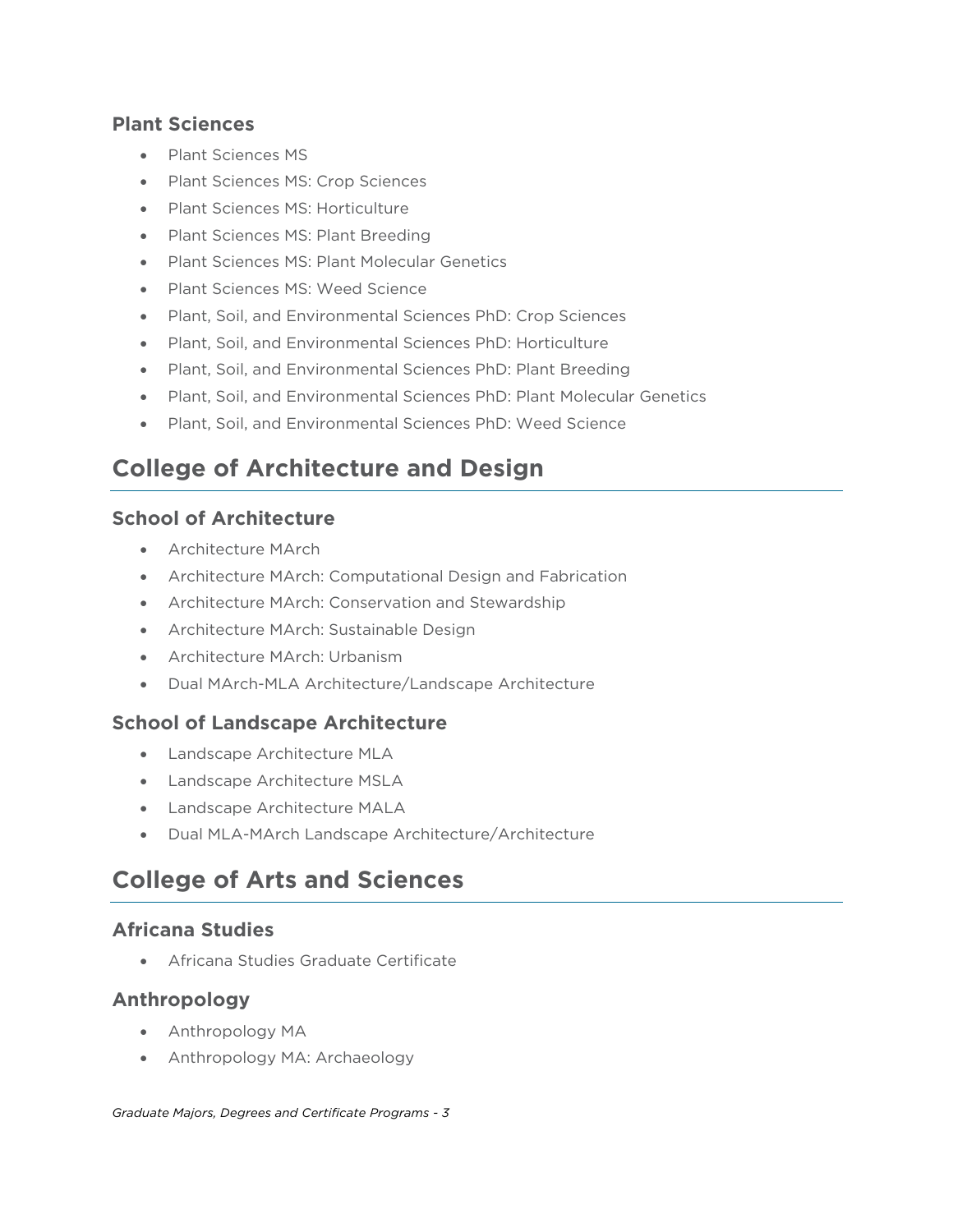- Anthropology MA: Biological Anthropology
- Anthropology MA: Cultural Anthropology
- Anthropology MA: Mediterranean Archaeology
- Anthropology PhD
- Anthropology PhD: Archaeology
- Anthropology PhD: Biological Anthropology
- Anthropology PhD: Cultural Anthropology
- Disasters, Displacement and Human Rights Graduate Certificate

#### **School of Art**

- Art MFA
- Art MFA: Ceramics
- Art MFA: Painting/Drawing
- Art MFA: Printmaking
- Art MFA: Sculpture
- Art MFA: Time-Based Art

#### **Biochemistry and Cellular and Molecular Biology**

- Biochemistry and Cellular and Molecular Biology MS
- Biochemistry and Cellular and Molecular Biology PhD

#### **Chemistry**

- Chemistry MS
- Chemistry MS: Analytical Chemistry
- Chemistry MS: Environmental Chemistry
- Chemistry MS: Inorganic Chemistry
- Chemistry MS: Organic Chemistry
- Chemistry MS: Physical Chemistry
- Chemistry MS: Polymer Chemistry
- Chemistry PhD
- Chemistry PhD: Analytical Chemistry
- Chemistry PhD: Chemical Physics
- Chemistry PhD: Environmental Chemistry
- Chemistry PhD: Inorganic Chemistry
- Chemistry PhD: Organic Chemistry
- Chemistry PhD: Physical Chemistry
- Chemistry PhD: Polymer Chemistry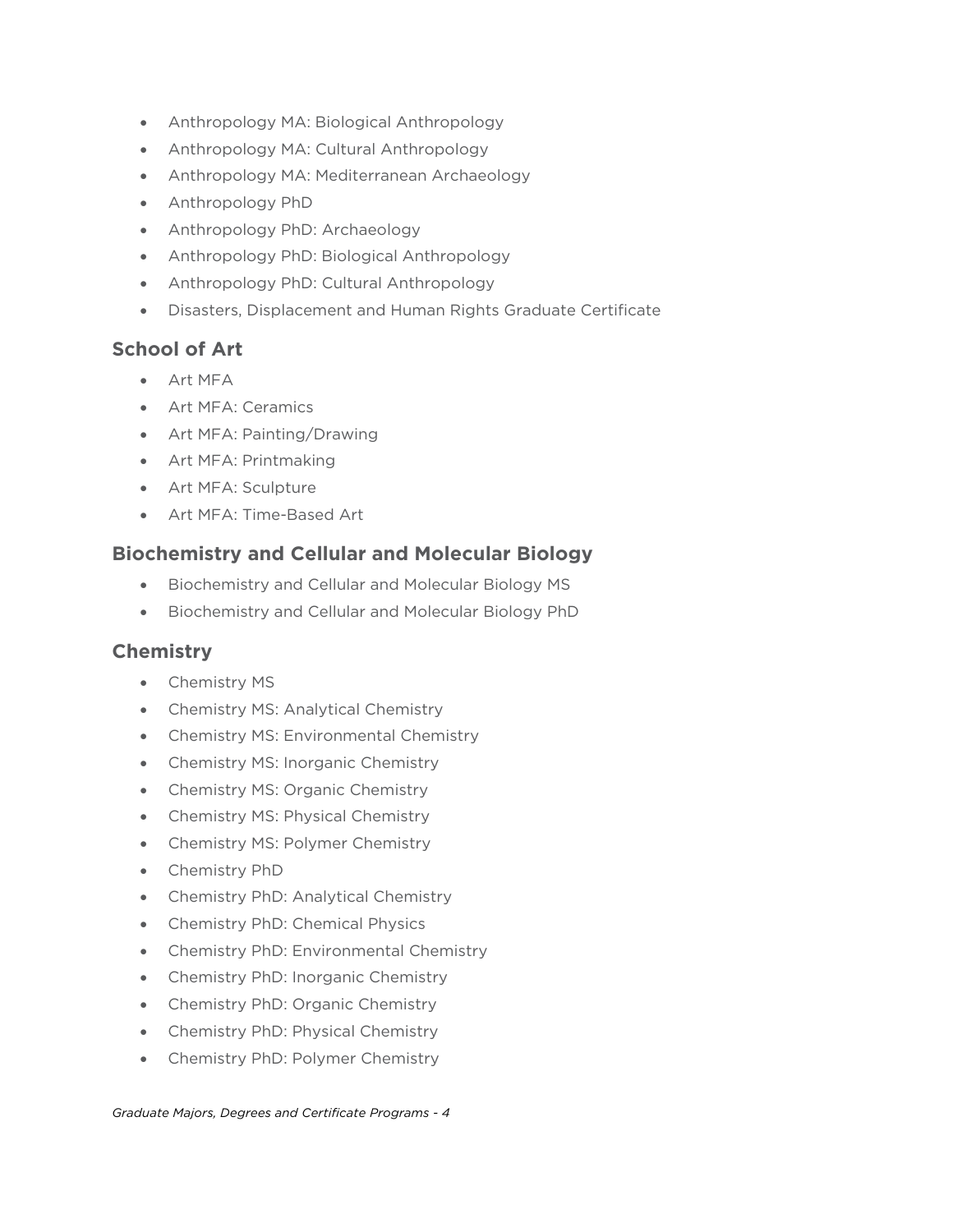- Chemistry PhD: Theoretical Chemistry
- Radiochemistry Graduate Certificate

#### **Earth and Planetary Sciences**

- Geology MS
- Geology PhD

#### **Ecology and Evolutionary Biology**

- Ecology and Evolutionary Biology MS
- Ecology and Evolutionary Biology MS: Behavior
- Ecology and Evolutionary Biology MS: Ecology
- Ecology and Evolutionary Biology MS: Evolutionary Biology
- Ecology and Evolutionary Biology PhD
- Ecology and Evolutionary Biology PhD: Behavior
- Ecology and Evolutionary Biology PhD: Ecology
- Ecology and Evolutionary Biology PhD: Energy Science and Engineering
- Ecology and Evolutionary Biology PhD: Evolutionary Biology

#### **English**

- English MA
- English MA: Literature, Criticism & Textual Studies
- English MA: Rhetoric, Writing & Linguistics
- English PhD
- English PhD: Creative Writing
- English PhD: Literature, Criticism & Textual Studies
- English PhD: Rhetoric, Writing & Linguistics
- Creative Writing MFA
- Digital Humanities Graduate Certificate

#### **Geography**

- Geography MS
- Geography PhD

#### **History**

- History MA
- History PhD
- History PhD: American History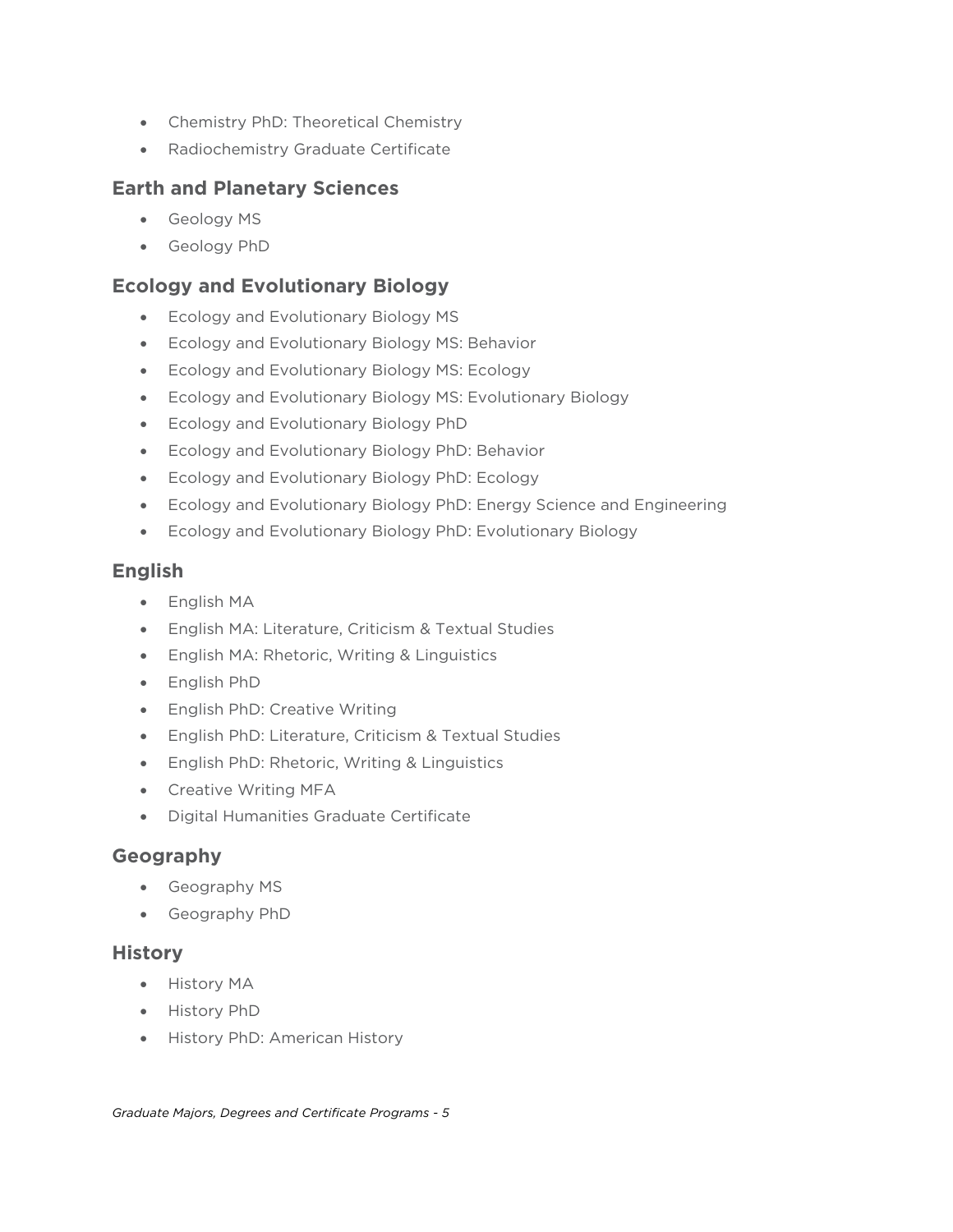• History PhD: European History

#### **Interdepartmental/Intercollegiate**

- Life Sciences MS
- Life Sciences MS: Genome Science and Technology
- Life Sciences MS: Plant Physiology and Genetics
- Life Sciences PhD
- Life Sciences PhD: Genome Science and Technology
- Life Sciences PhD: Plant Physiology and Genetics

#### **Interdisciplinary Programs**

- Linguistics Graduate Certificate
- Medieval Studies Graduate Certificate
- Social Theory Graduate Certificate
- Women, Gender and Sexuality Graduate Certificate

#### **Mathematics**

- Mathematics MMath
- Mathematics MS
- Mathematics PhD
- Mathematics PhD: Mathematical Biology
- Mathematics Graduate Certificate

## **Microbiology**

- Microbiology MS
- Microbiology PhD

## **Modern Foreign Languages and Literatures**

- French MA
- German MA
- Spanish MA
- Spanish MA: Applied Linguistics and Second Language Studies
- Spanish MA: Literary and Cultural Studies
- Modern Foreign Languages PhD: French
- Modern Foreign Languages PhD: German
- Modern Foreign Languages PhD: Spanish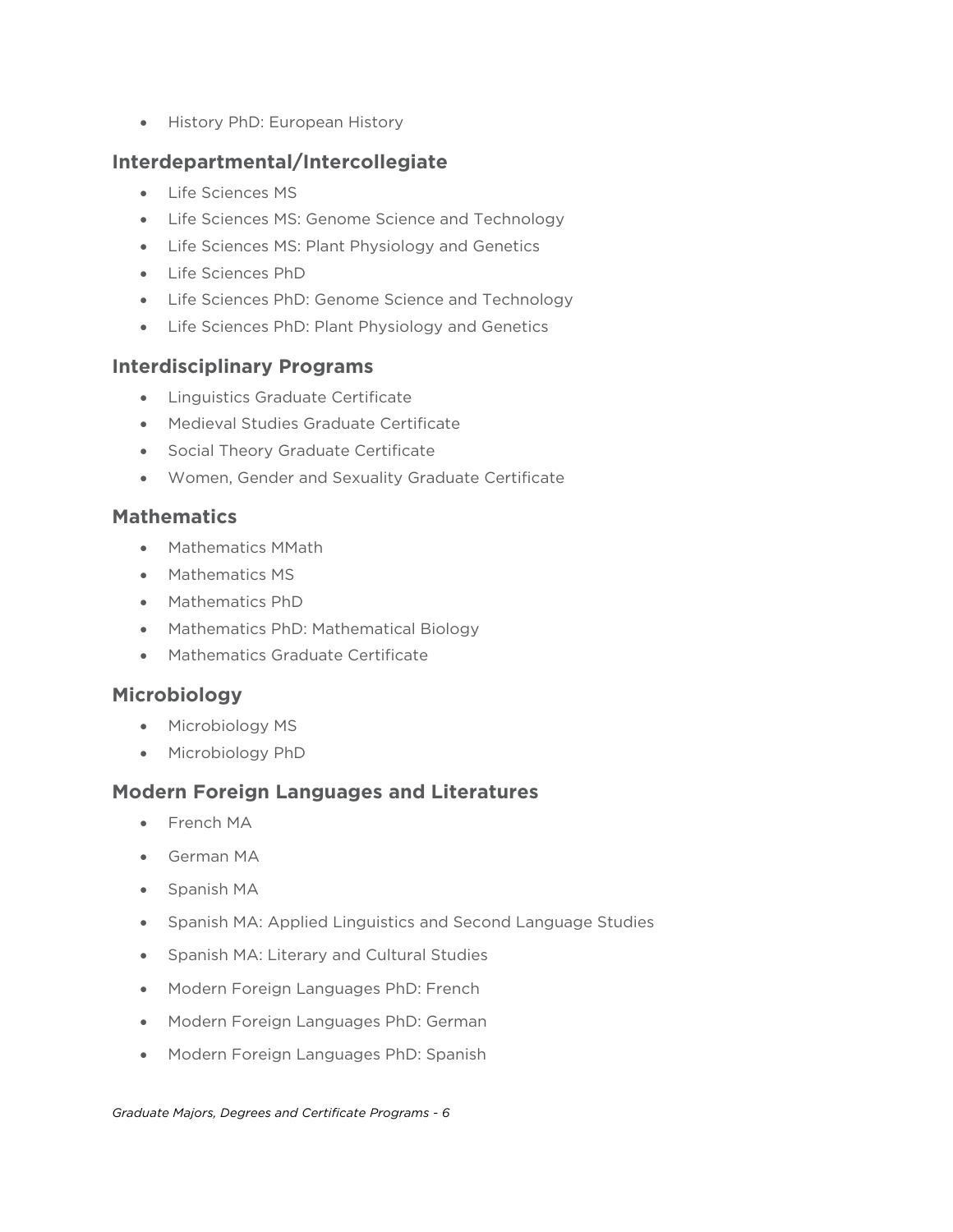## **School of Music**

- Music MMusic
- Music MMusic: Choral Conducting
- Music MMusic: Collaborative Piano
- Music MMusic: Composition
- Music MMusic: Instrumental Conducting
- Music MMusic: Jazz
- Music MMusic: Music Education
- Music MMusic: Music Theory
- Music MMusic: Musicology
- Music MMusic: Performance (Organ, Percussion, Piano, Strings, Voice or Winds)
- Artist Certificate in Keyboard Performance Graduate Certificate
- Artist Certificate in String Performance Graduate Certificate
- Artist Certificate in Percussion Performance Graduate Certificate
- Artist Certificate in Woodwind Performance Graduate Certificate
- Music Theory Pedagogy Graduate Certificate

#### **Philosophy**

- Philosophy MA
- Philosophy PhD
- Dual MA-JD Philosophy/Law

#### **Physics and Astronomy**

- Physics MS
- Physics MS: Astrophysics
- Physics MS: Atomic, Molecular, Optical, and Low Temperature Physics
- Physics MS: Biophysics
- Physics MS: Chemical Physics
- Physics MS: Condensed Matter and Surface Physics
- Physics MS: Elementary Particle Physics
- Physics MS: Geophysics
- Physics MS: Mathematical and Computational Physics
- Physics MS: Nuclear and Relativistic Heavy Ion Physics
- Physics MS: Theoretical Physics
- Physics PhD
- Physics PhD: Astrophysics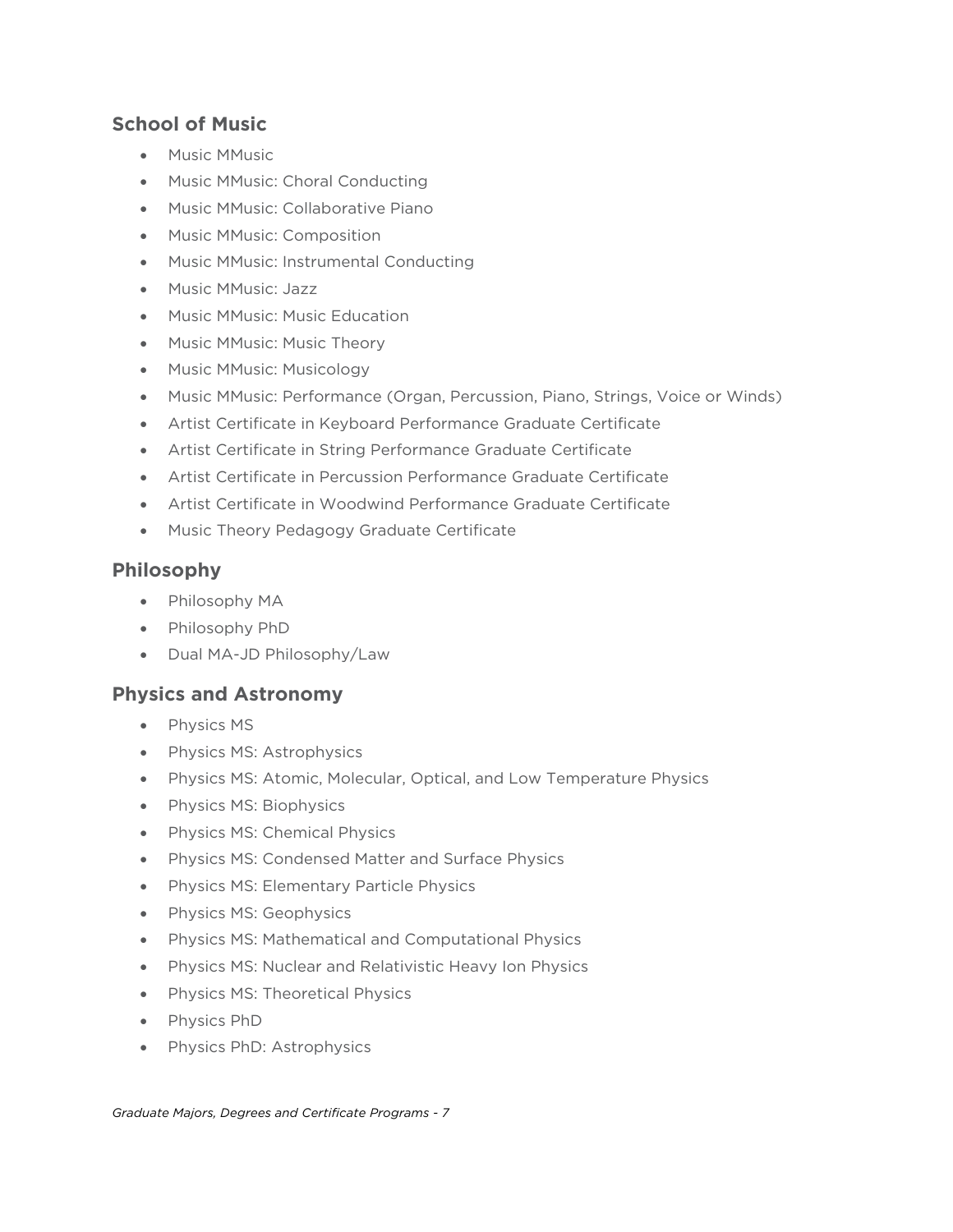- Physics PhD: Atomic, Molecular, Optical, and Low Temperature Physics
- Physics PhD: Biophysics
- Physics PhD: Chemical Physics
- Physics PhD: Condensed Matter and Surface Physics
- Physics PhD: Elementary Particle Physics
- Physics PhD: Energy Science and Engineering
- Physics PhD: Mathematical and Computational Physics
- Physics PhD: Nanomaterials
- Physics PhD: Nuclear and Relativistic Heavy Ion Physics
- Physics PhD: Theoretical Physics

#### **Political Science**

- Political Science MA
- Political Science PhD
- Public Policy and Administration MPPA
- Dual MPPA-JD Public Policy and Administration/Law
- Global Security Studies Graduate Certificate

#### **Psychology**

- Psychology MA
- Psychology MA: Experimental Psychology
- Psychology MA: General Psychology
- Psychology PhD
- Psychology PhD: Clinical Psychology
- Psychology PhD: Counseling Psychology
- Psychology PhD: Experimental Psychology

#### **Religious Studies**

• Religious Studies Graduate Certificate

#### **Sociology**

- Sociology MA
- Sociology MA: Applied Sociology
- Sociology MA: Criminology
- Sociology MA: Critical Race and Ethnic Studies
- Sociology MA: Environmental Sociology
- Sociology MA: Political Economy and Globalization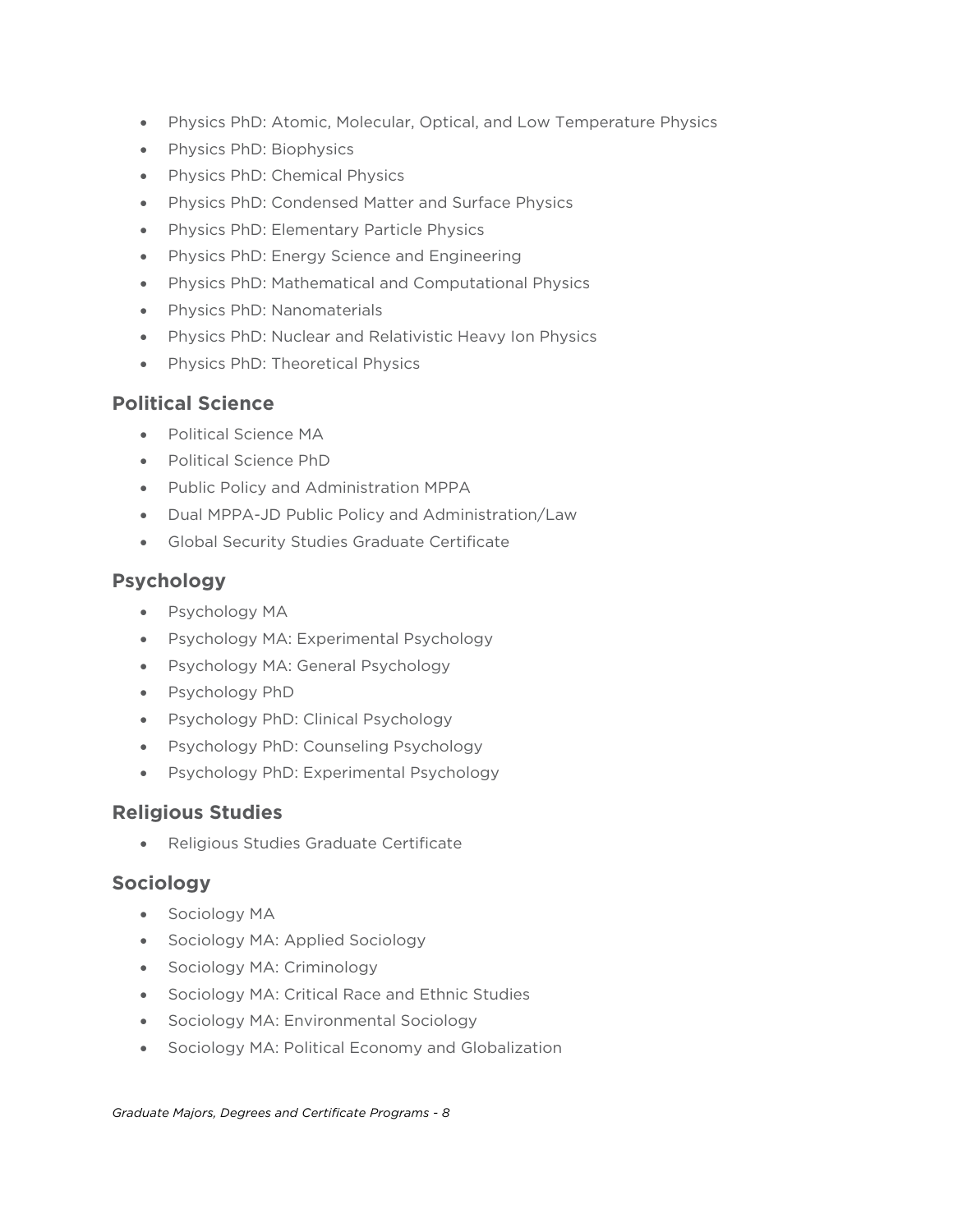- Sociology PhD
- Sociology PhD: Criminology
- Sociology PhD: Critical Race and Ethnic Studies
- Sociology PhD: Environmental Sociology
- Sociology PhD: Political Economy and Globalization
- Global Studies Graduate Certificate

#### **Theatre**

- Theatre MFA
- Theatre MFA: Acting
- Theatre MFA: Costume Design
- Theatre MFA: Lighting Design
- Theatre MFA: Scene Design
- Theatre MFA: Sound and Media Design

## **Haslam College of Business**

#### **Accounting and Information Management**

- Accounting MAcc
- Accounting MAcc: Audit and Controls
- Accounting MAcc: Information Management
- Accounting MAcc: Taxation

## **Business Analytics and Statistics**

- Business Analytics MS
- Management Science PhD
- Management Science PhD: Analytics
- Statistics MS
- Statistics MS: Intercollegiate Graduate Statistics and Data Science
- Dual MS-MBA Business Analytics/Business Administration

## **Economics**

- Economics MA
- Economics PhD

#### **Management & Entrepreneurship**

• Management & Human Resources MS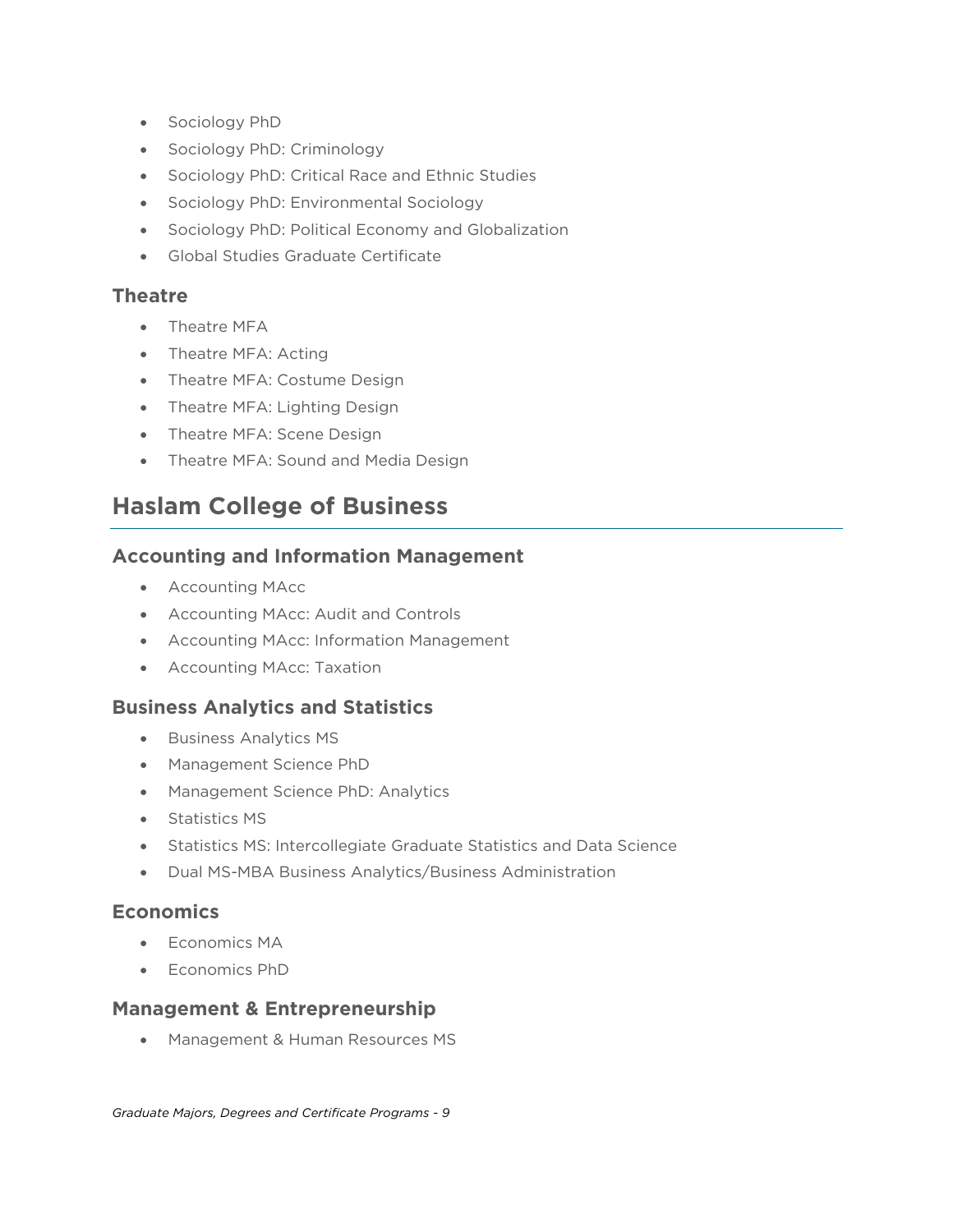• Business Administration MBA: Consulting

#### **Interdepartmental**

- Business Administration MBA: Business Analytics
- Business Administration MBA: Entrepreneurship and Innovation
- Business Administration MBA: Finance
- Business Administration MBA: Online MBA
- MBA Programs for Working Professionals
	- Business Administration MBA: Aerospace and Defense
	- Business Administration MBA: Physician Executive
	- Business Administration MBA: Professional
	- Business Administration MBA: Executive
- Dual MBA-JD Business Administration/Law
- Dual MBA-MS (Available with Herbert College of Agriculture, Haslam College of Business, and Tickle College of Engineering)
- Dual MBA-PharmD Business Administration (Available with UT Health Science Center)
- Business Administration PhD: Accounting
- Business Administration PhD: Finance
- Business Administration PhD: Strategy, Entrepreneurship and Organizations
- Business Administration PhD: Statistics

#### **Marketing**

- Marketing MS
- Business Administration PhD: Marketing

#### **Supply Chain Management**

- Business Administration MBA: Supply Chain Management
- Supply Chain Management MS: Integrated Supply Chain
- Supply Chain Management MS: Tri-Continent Supply Chain
- Business Administration PhD: Supply Chain Management
- Supply Chain Management Graduate Certificate

## **College of Communication and Information**

## **Tombras School of Advertising and Public Relations**

- Communications and Information MS: Advertising
- Communications and Information MS: Public Relations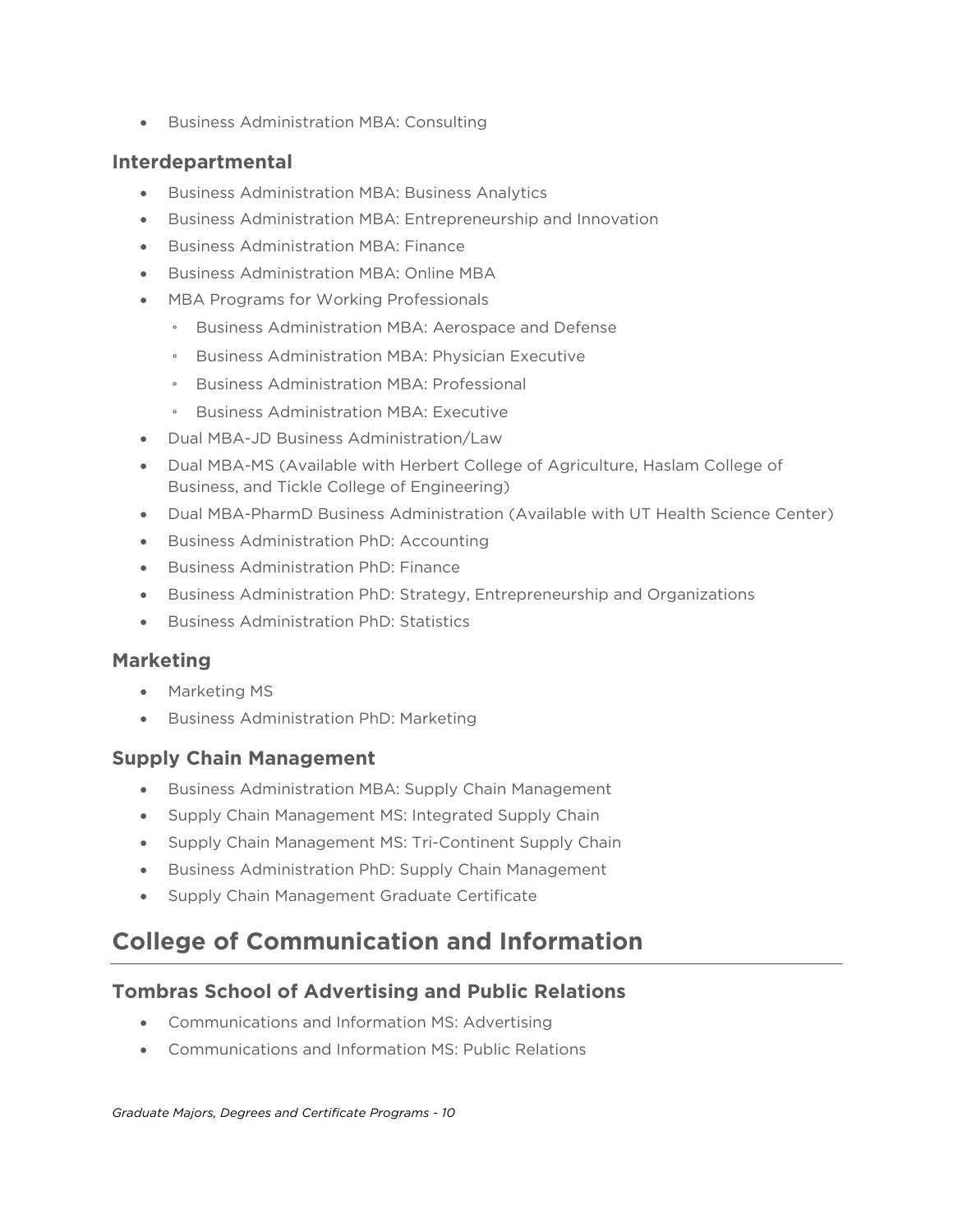- Communications and Information MS: Advertising and Public Relations
- Communications and Information PhD: Advertising
- Communications and Information PhD: Public Relations

#### **School of Communication Studies**

- Communications and Information MS: Communication Studies
- Communications and Information PhD: Communication Studies

#### **School of Information Sciences**

- Information Sciences MS
- Research Data Management Graduate Certificate
- Youth Informatics Graduate Certificate

## **School of Journalism and Electronic Media**

- Communications and Information MS: Journalism and Electronic Media
- Communications and Information PhD: Journalism and Electronic Media

#### **Interdepartmental**

- Communications and Information MS: Strategic and Digital Communication
- Communications and Information PhD: Information Science

## **College of Education, Health and Human Sciences**

## **Child and Family Studies**

- Child and Family Studies MS
- Child and Family Studies MS: General-Emphasis
- Child and Family Studies MS: Teacher Licensure (PreK-3)
- Child and Family Studies PhD
- International Children, Youth, and Families Graduate Certificate

## **Educational Leadership and Policy Studies**

- College Student Personnel MS
- Educational Administration MS: Higher Education Administration
- Educational Administration MS: Instructional Leadership: Specialization Leadership Academy
- Educational Administration MS: Instructional Leadership: Specialization Online Leadership Studies
- Education EdS: Educational Administration: Specialization Leadership Academy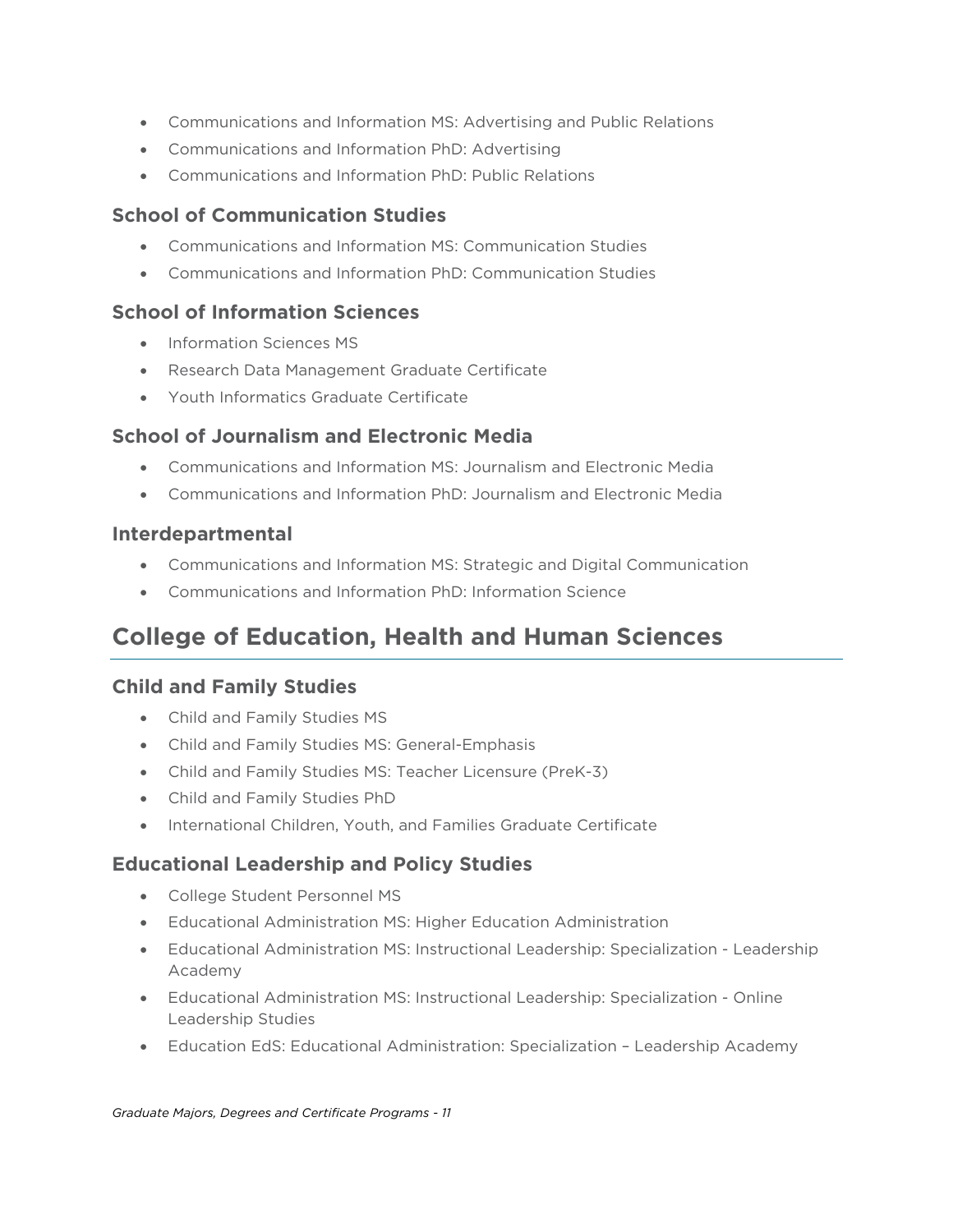- Education EdS: Educational Administration: Specialization Online Leadership Studies
- Educational Leadership EdD
- Education PhD: Leadership Studies in Education
- Higher Education Administration PhD
- Instructional Leadership Graduate Certificate

## **Educational Psychology and Counseling**

- Counseling MS: Clinical Mental Health Counseling
- Counseling MS: School Counseling
- Counselor Education PhD
- Education EdS: School Psychology
- Education MS: Evaluation Methodology (Online)
- Education MS: Instructional Technology
- Education PhD
- Education PhD: Learning, Design, and Technology
- Education PhD: Learning Environments and Educational Studies
- Educational Psychology MS
- Educational Psychology MS: Adult Education
- Educational Psychology MS: Applied Educational Psychology
- Educational Psychology and Research PhD
- Educational Psychology and Research PhD: Adult Learning
- Educational Psychology and Research PhD: Applied Educational Psychology
- Educational Psychology and Research PhD: Evaluation, Statistics, and Methodology
- Adult Learning in Professional Studies Graduate Certificate
- Evaluation, Statistics and Methodology Graduate Certificate
- Grief, Loss, and Trauma Graduate Certificate
- Online Teaching & Learning Graduate Certificate
- Qualitative Research Methods in Education Graduate Certificate
- School Psychology PhD

## **Kinesiology, Recreation and Sport Studies**

- Kinesiology MS
- Kinesiology MS: Biomechanics
- Kinesiology MS: Exercise Physiology
- Kinesiology MS: Sport Psychology and Motor Behavior
- Kinesiology and Sport Studies PhD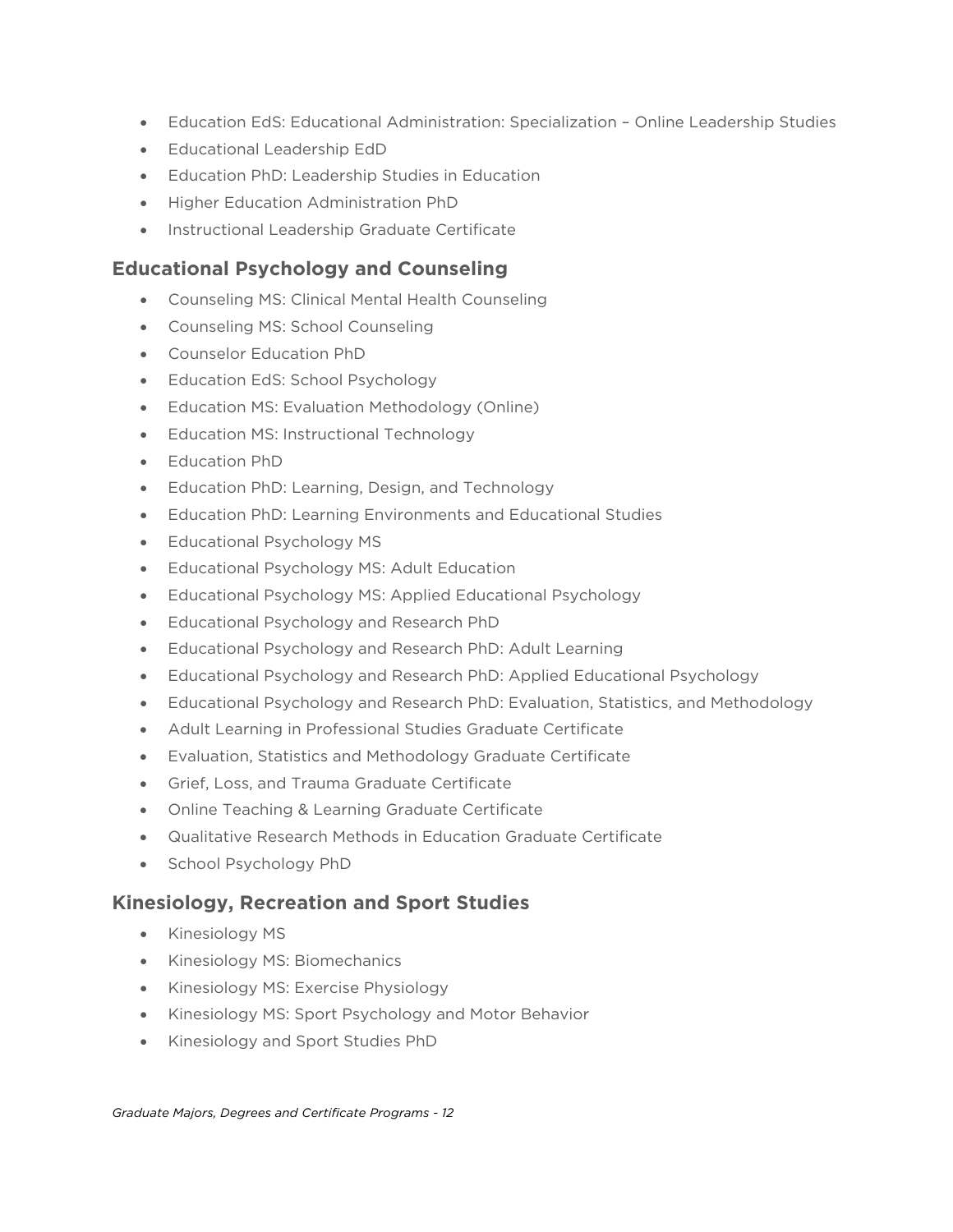- Kinesiology and Sport Studies PhD: Kinesiology
- Kinesiology and Sport Studies PhD: Sport Studies
- Recreation and Sport Management MS
- Recreation and Sport Management MS: Sport Management
- Recreation and Sport Management MS: Therapeutic Recreation

#### **Nutrition**

- Dual MS-MPH Nutrition/Public Health
- Nutrition MS
- Nutrition MS: Biomedical Nutrition Science
- Nutrition MS: Clinical Nutrition and Dietetics
- Nutrition MS: Community Nutrition (Distance Education)
- Nutrition MS: Public Health Nutrition
- Nutritional Sciences PhD
- Nutritional Sciences PhD: Biomedical Nutrition Science
- Nutritional Sciences PhD: Implementation Science in Community Nutrition

#### **Public Health**

- Dual MPH-DVM Public Health/Veterinary Medicine
- Food Safety Graduate Certificate
- Public Health MPH
- Public Health MPH: Community Health Education
- Public Health MPH: Epidemiology
- Public Health MPH: Health Policy and Management
- Public Health MPH: Veterinary Public Health
- Public Health Sciences PHD

## **Retail, Hospitality and Tourism Management**

• Retail, Hospitality, and Tourism Management PhD

## **Theory and Practice in Teacher Education**

- Education PhD
- Education PhD: Literacy Studies
- Education PhD: Special Education, Deaf Education, and Interpreter Education
- Education PhD: Teacher Education
- Art Education (K-12) Graduate Certificate
- American Sign Language Education Graduate Certificate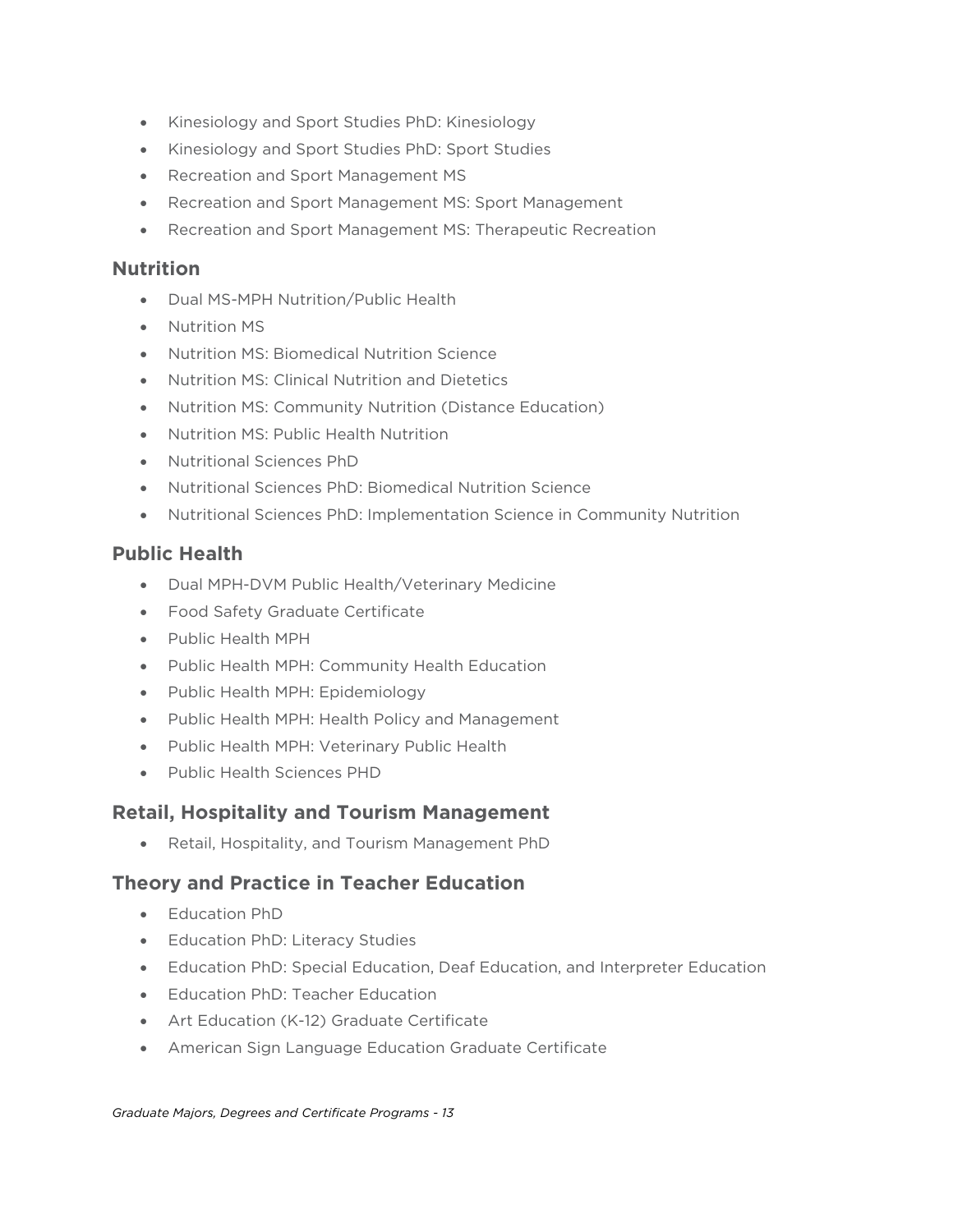- Education of the Deaf and Hard of Hearing (PreK-12) Graduate Certificate
- Educational Data Science
- Educational Technology Graduate Certificate
- Elementary Education Graduate Certificate
- English as a Second Language (PreK-12) Graduate Certificate
- Gifted Education (PreK-12) Graduate Certificate
- Literacy Specialist Graduate Certificate
- Rehabilitation Counseling for the Deaf Graduate Certificate
- Secondary English Education Graduate Certificate
- Secondary Mathematics Education Graduate Certificate
- Secondary Science Education Graduate Certificate
- Secondary Social Science Education Graduate Certificate
- Social Justice Education Graduate Certificate
- Special Education Comprehensive K-12 Graduate Certificate
- Special Education Interventionist K-8 & 6-12 Graduate Certificate
- STEM Leadership Graduate Certificate
- World Languages (PreK-12) Graduate Certificate
- Teacher Education EdS
- Teacher Education EdS: Applied Behavior Analysis
- Teacher Education EdS: Art Education
- Teacher Education EdS: Educational Technology
- Teacher Education EdS: Elementary Education
- Teacher Education EdS: English Education
- Teacher Education EdS: Literacy Education
- Teacher Education EdS: Mathematics Education
- Teacher Education EdS: Practitioner
- Teacher Education EdS: Science Education
- Teacher Education EdS: Social Science Education
- Teacher Education EdS: Special Education
- Teacher Education EdS: Teaching & Learning
- Teacher Education EdS: World Language/ESL Education
- Teacher Education MS
- Teacher Education MS: Applied Behavior Analysis
- Teacher Education MS: Art Education Professional Internship
- Teacher Education MS: ASL Education Professional Internship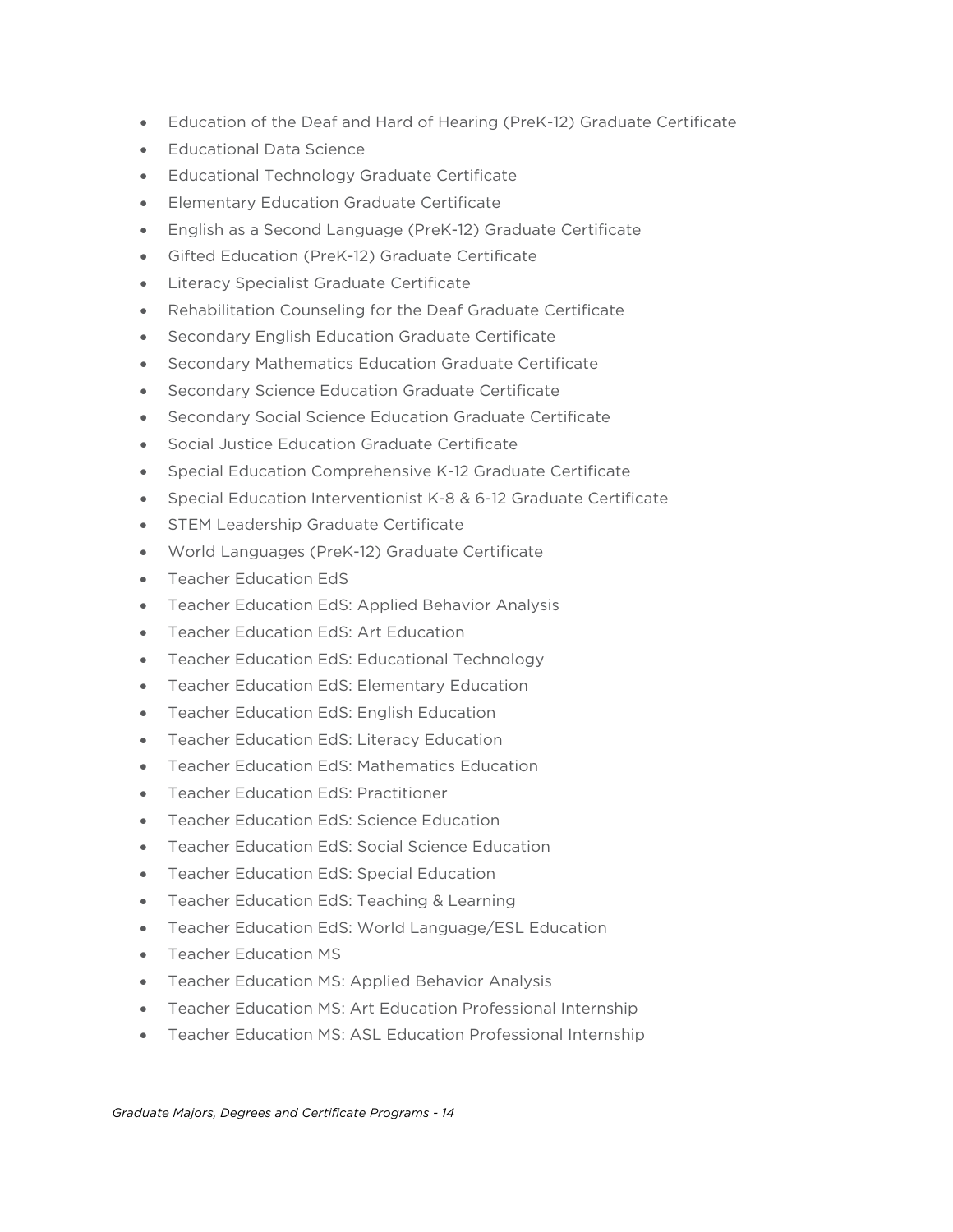- Teacher Education MS: Education of the Deaf and Hard of Hearing Professional Internship
- Teacher Education MS: Educational Studies
- Teacher Education MS: Elementary Education Professional Internship
- Teacher Education MS: English Education and English as a Second Language Professional Internship
- Teacher Education MS: Mathematics Education Professional Internship
- Teacher Education MS: Practitioner
- Teacher Education MS: Science Education Professional Internship
- Teacher Education MS: Social Sciences Education Professional Internship
- Teacher Education MS: Special Education Professional Internship
- Teacher Education MS: World Language Education Professional Internship

## **Tickle College of Engineering**

## **Chemical and Biomolecular Engineering**

- Chemical Engineering MS
- Dual MS-MBA Chemical Engineering/Business Administration
- Chemical Engineering PhD
- Chemical Engineering PhD: Energy Science and Engineering

## **Civil and Environmental Engineering**

- Civil Engineering MS
- Civil Engineering MS: Construction Engineering
- Civil Engineering MS: Geotechnical/Materials Engineering
- Civil Engineering MS: Public Works Engineering
- Civil Engineering MS: Structural Engineering
- Civil Engineering MS: Transportation and Infrastructure Engineering
- Civil Engineering MS: Transportation Engineering
- Civil Engineering PhD
- Civil Engineering PhD: Climate Impacts Engineering
- Civil Engineering PhD: Construction Engineering
- Civil Engineering PhD: Energy Science and Engineering
- Civil Engineering PhD: Environmental Engineering
- Civil Engineering PhD: Geotechnical/Materials Engineering
- Civil Engineering PhD: Public Works Engineering
- Civil Engineering PhD: Structural Engineering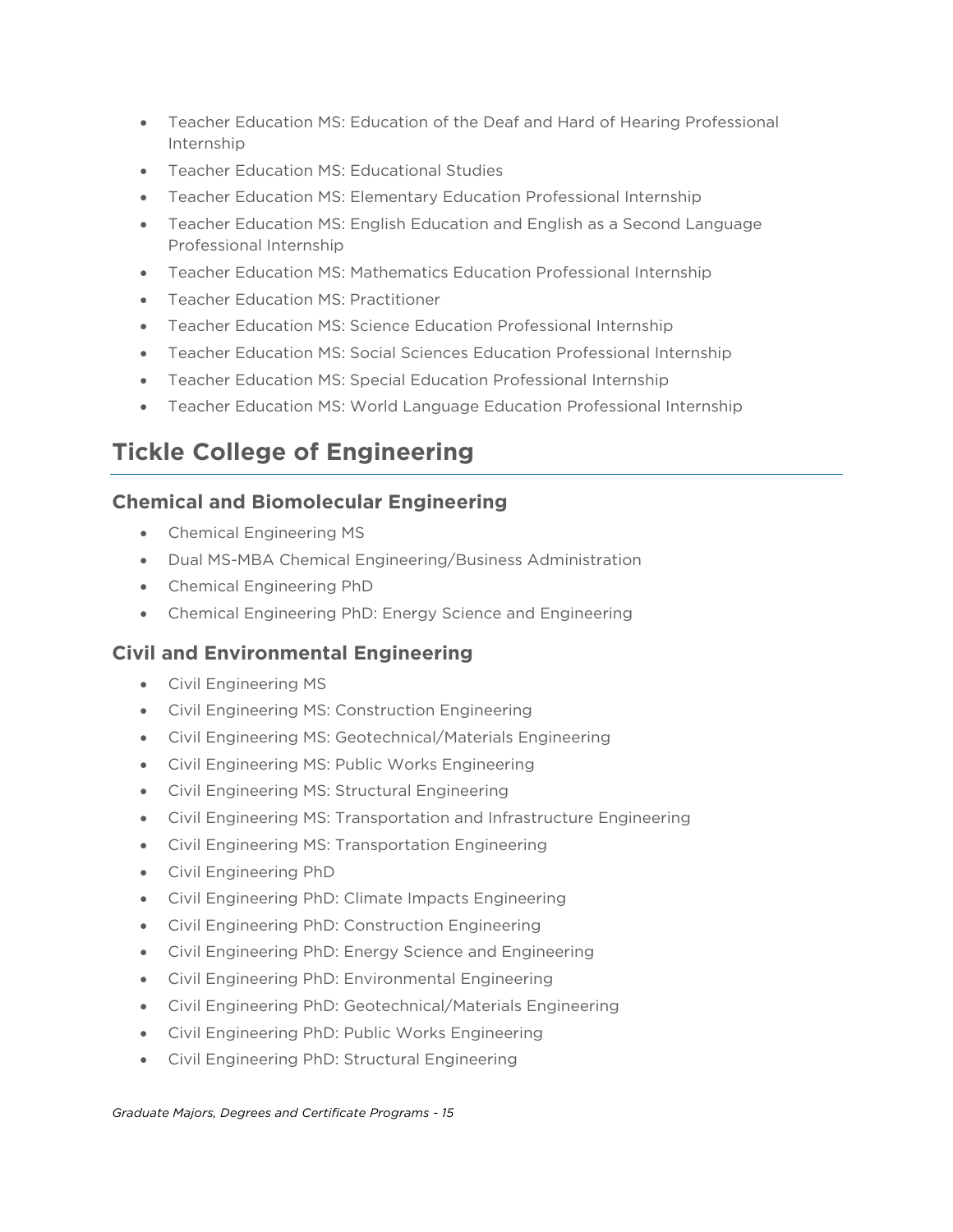- Civil Engineering PhD: Transportation Engineering
- Civil Engineering PhD: Water Resources Engineering
- Dual MS-MBA Civil Engineering/Business Administration
- Dual MS-MBA Environmental Engineering/Business Administration
- Environmental Engineering MS
- Environmental Engineering MS: Water Resources Engineering

#### **Electrical Engineering and Computer Science**

- Computer Engineering MS
- Computer Engineering MS: Computer Architecture
- Computer Engineering MS: Computer Networks
- Computer Engineering MS: Computer Vision
- Computer Engineering MS: Cybersecurity
- Computer Engineering MS: Data Analytics
- Computer Engineering MS: Embedded Systems
- Computer Engineering MS: Image Processing
- Computer Engineering MS: Information Systems
- Computer Engineering MS: Signal Processing
- Computer Engineering MS: VLSI System Design
- Computer Engineering PhD
- Computer Engineering PhD: Computer Architecture
- Computer Engineering PhD: Computer Networks
- Computer Engineering PhD: Computer Vision
- Computer Engineering PhD: Cybersecurity
- Computer Engineering PhD: Data Analytics
- Computer Engineering PhD: Embedded Systems
- Computer Engineering PhD: Energy Science and Engineering
- Computer Engineering PhD: Image Processing
- Computer Engineering PhD: Information Systems
- Computer Engineering PhD: Signal Processing
- Computer Engineering PhD: VLSI System Design
- Computer Science MS
- Computer Science MS: Applied Cybersecurity (Distance Education)
- Computer Science MS: Computational Imaging
- Computer Science MS: Computer-Human Interaction
- Computer Science MS: Cyberinfrastructure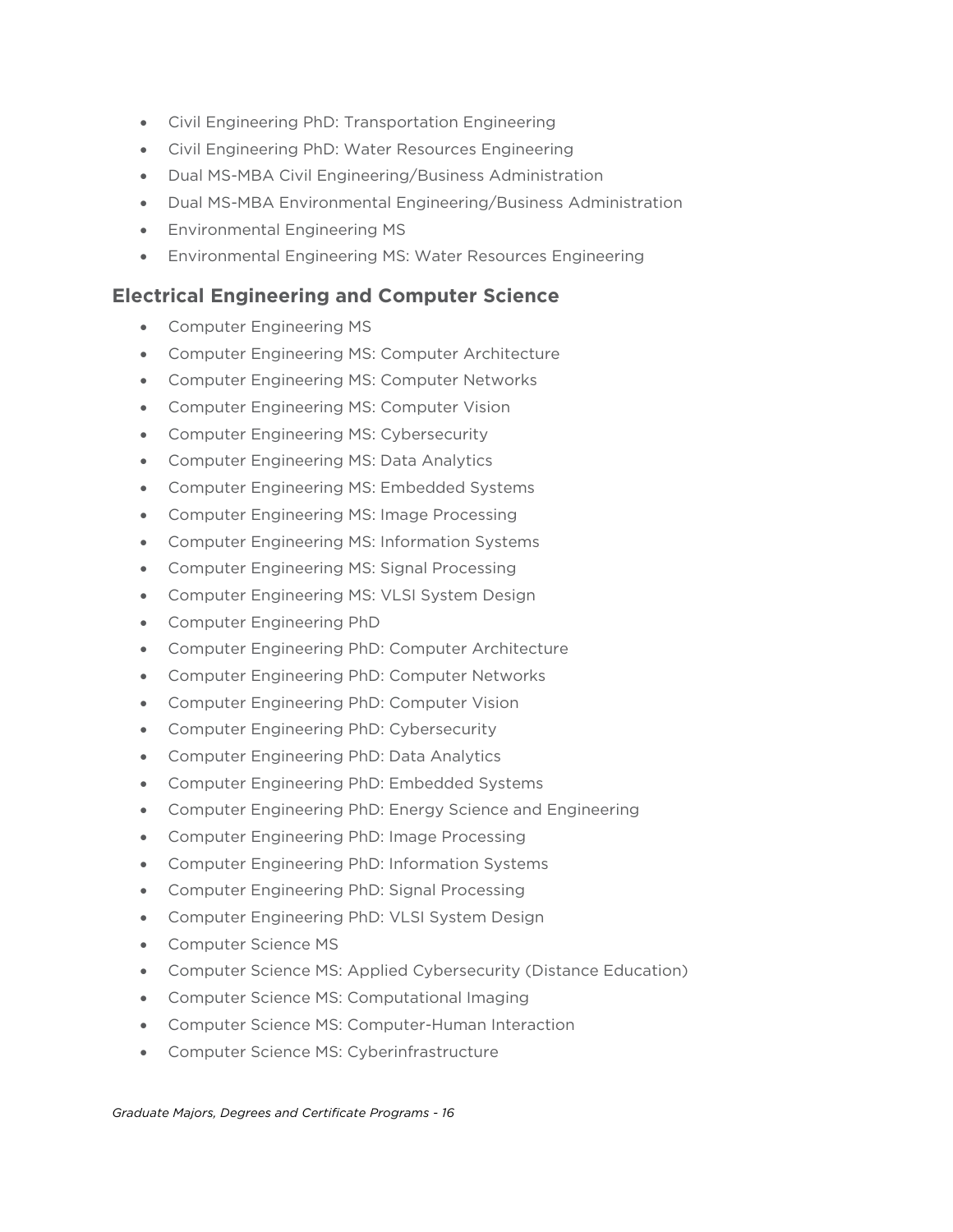- Computer Science MS: Cybersecurity
- Computer Science MS: Data Analytics
- Computer Science MS: Data Mining
- Computer Science MS: Data Mining and Intelligent Systems (Distance Education)
- Computer Science MS: Data Visualization
- Computer Science MS: Discrete Optimization
- Computer Science MS: High Performance Computing
- Computer Science MS: Intelligent Systems and Machine Learning
- Computer Science MS: Life Science Applications
- Computer Science MS: Software Engineering (Distance Education)
- Computer Science MS: Software Systems
- Computer Science PhD
- Computer Science PhD: Computational Imaging
- Computer Science PhD: Computer-Human Interaction
- Computer Science PhD: Cyberinfrastructure
- Computer Science PhD: Cybersecurity
- Computer Science PhD: Data Analytics
- Computer Science PhD: Data Mining
- Computer Science PhD: Data Visualization
- Computer Science PhD: Discrete Optimization
- Computer Science PhD: Energy Science and Engineering
- Computer Science PhD: High Performance Computing
- Computer Science PhD: Intelligent Systems and Machine Learning
- Computer Science PhD: Life Science Applications
- Computer Science PhD: Software Systems
- Dual MS-MBA Computer Engineering/Business Administration
- Dual MS-MBA Computer Science/Business Administration
- Dual MS-MBA Electrical Engineering/Business Administration
- Electrical Engineering MS
- Electrical Engineering MS: Automotive Manufacturing and Technology
- Electrical Engineering MS: Communications
- Electrical Engineering MS: Control Systems
- Electrical Engineering MS: Electromagnetics and RF Circuits
- Electrical Engineering MS: Fire Protection Engineering
- Electrical Engineering MS: Power Electronics
- Electrical Engineering MS: Power Systems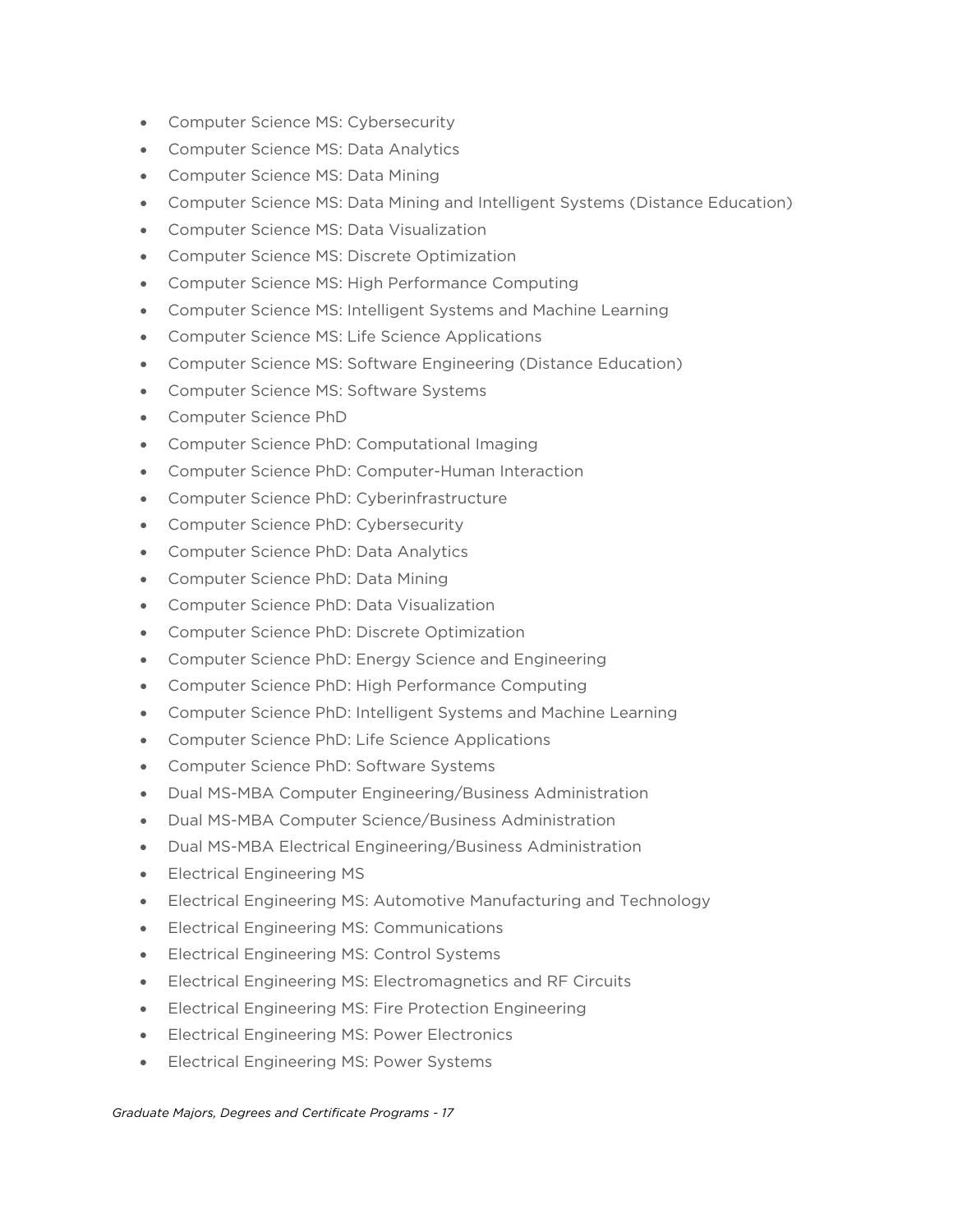- Electrical Engineering MS: Signal Processing
- Electrical Engineering MS: Solid-State Electronics
- Electrical Engineering PhD
- Electrical Engineering PhD: Automotive Manufacturing and Technology
- Electrical Engineering PhD: Communications
- Electrical Engineering PhD: Control Systems
- Electrical Engineering PhD: Electromagnetics and RF Circuits
- Electrical Engineering PhD: Energy Science and Engineering
- Electrical Engineering PhD: Fire Protection Engineering
- Electrical Engineering PhD: Power Electronics
- Electrical Engineering PhD: Power Systems
- Electrical Engineering PhD: Signal Processing
- Electrical Engineering PhD: Solid-State Electronics
- Artificial Intelligence and Machine Learning Graduate Certificate
- Fire Protection Engineering Graduate Certificate
- Power & Energy Systems Graduate Certificate
- Wide Bandgap Power Electronics Graduate Certificate

#### **Engineering Fundamentals**

• Engineering Education Graduate Certificate

#### **Engineering Science (Interdepartmental)**

- Engineering Science MS
- Engineering Science MS: Aerospace Engineering
- Engineering Science MS: Biomedical Engineering
- Engineering Science MS: Civil Engineering
- Engineering Science MS: Environmental Engineering
- Engineering Science MS: Flight Test Engineering (UTSI)
- Engineering Science MS: Mechanical Engineering
- Dual MS-MBA Engineering Science/Business Administration
- Engineering Science PhD
- Engineering Science PhD: Aerospace Engineering
- Engineering Science PhD: Biomedical Engineering
- Engineering Science PhD: Civil Engineering
- Engineering Science PhD: Energy Science and Engineering
- Engineering Science PhD: Environmental Engineering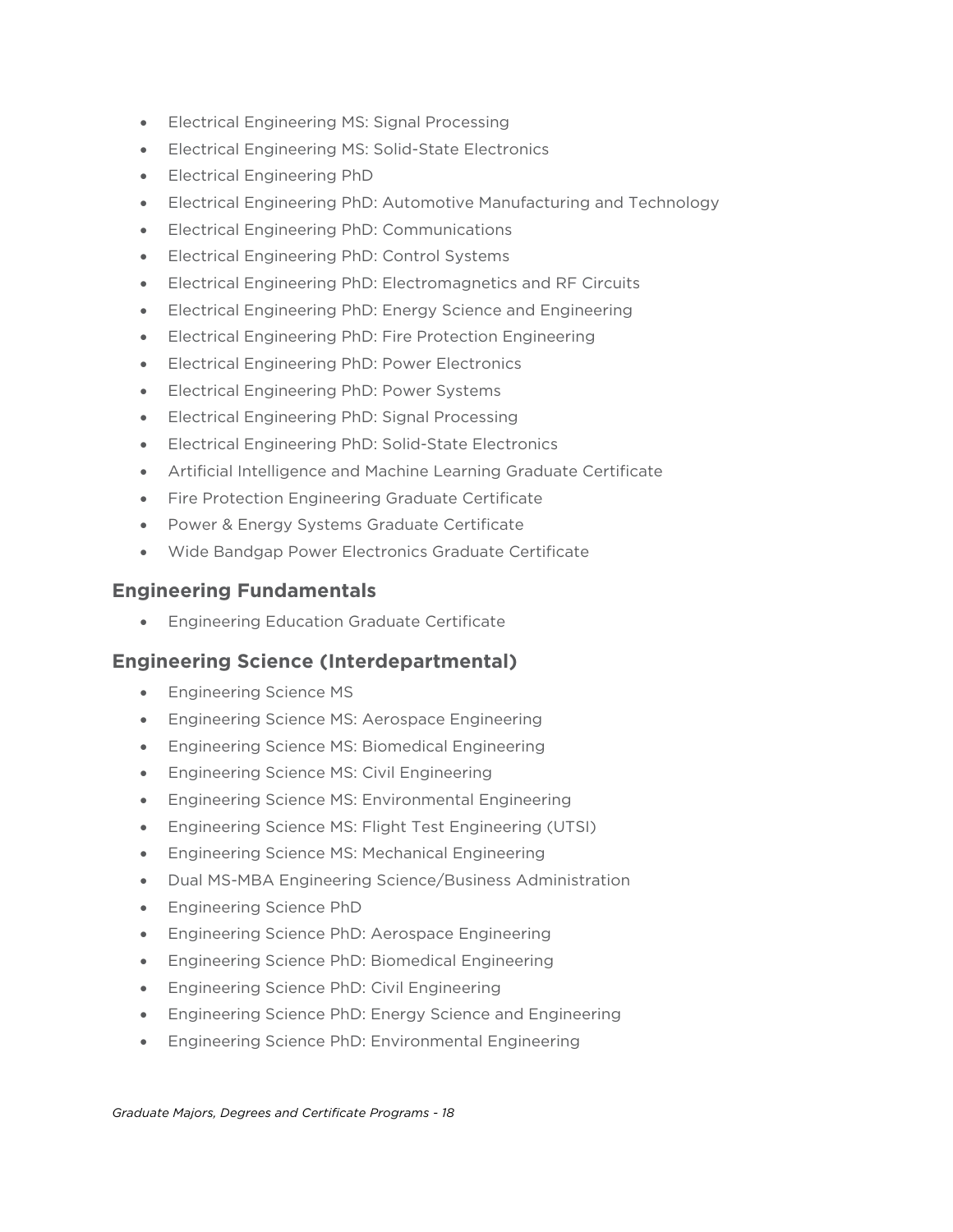• Engineering Science PhD: Mechanical Engineering

## **Industrial and Systems Engineering**

- Engineering Management MS
- Industrial Engineering MS
- Industrial Engineering MS: Automotive Manufacturing
- Industrial Engineering MS: Systems Engineering
- Industrial Engineering PhD
- Industrial Engineering PhD: Energy Science and Engineering
- Industrial Engineering PhD: Engineering Management
- Dual MS-MBA Industrial Engineering/Business Administration
- Data-Driven Decision-Making Graduate Certificate
- Engineering Management Graduate Certificate

## **Materials Science and Engineering**

- Materials Science and Engineering MS
- Materials Science and Engineering MS: Automotive Materials
- Materials Science and Engineering MS: Nanomaterials
- Dual MS-MBA Materials Science and Engineering/Business Administration
- Materials Science and Engineering PhD
- Materials Science and Engineering PhD: Automotive Materials
- Materials Science and Engineering PhD: Energy Science and Engineering
- Materials Science and Engineering PhD: Nanomaterials

## **Mechanical, Aerospace, and Biomedical Engineering**

- Aerospace Engineering MS
- Aerospace Engineering MS: Applied Mechanics
- Aerospace Engineering MS: Nuclear Space Science and Engineering
- Aerospace Engineering MS: Systems and Controls
- Aerospace Engineering MS: Thermal-Fluid Mechanics
- Dual MS-MBA Aerospace Engineering/Business Administration
- Aerospace Engineering PhD
- Aerospace Engineering PhD: Applied Mechanics
- Aerospace Engineering PhD: Energy Science and Engineering
- Aerospace Engineering PhD: Nuclear Space Science and Engineering
- Aerospace Engineering PhD: Systems and Controls
- Aerospace Engineering PhD: Thermal-Fluid Mechanics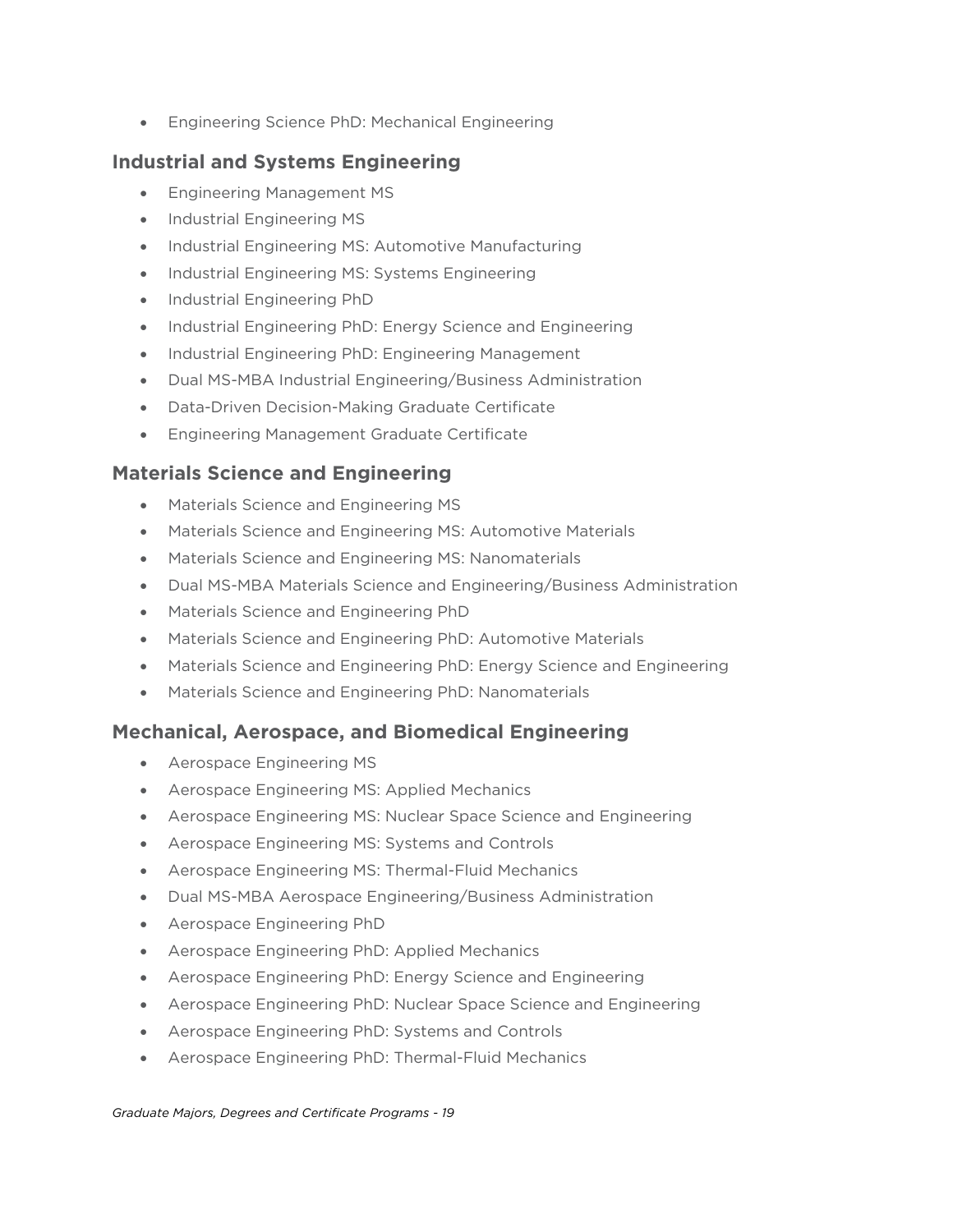- Biomedical Engineering MS
- Biomedical Engineering MS: Biomechanics
- Biomedical Engineering MS: Materials
- Biomedical Engineering MS: Nuclear Space Science and Engineering
- Biomedical Engineering MS: Robotics
- Biomedical Engineering MS: Theranostics
- Biomedical Engineering PhD
- Biomedical Engineering PhD: Biomechanics
- Biomedical Engineering PhD: Materials
- Biomedical Engineering PhD: Nuclear Space Science and Engineering
- Biomedical Engineering PhD: Robotics
- Biomedical Engineering PhD: Theranostics
- Biomedical Engineering PhD: Energy Science and Engineering
- Dual MS-MBA Biomedical Engineering/Business Administration
- Mechanical Engineering MS
- Mechanical Engineering MS: Applied Mechanics
- Mechanical Engineering MS: Automotive Manufacturing Simulation and Design
- Mechanical Engineering MS: Nuclear Space Science and Engineering
- Mechanical Engineering MS: Systems and Controls
- Mechanical Engineering MS: Thermal-Fluid Mechanics
- Dual MS-MBA Mechanical Engineering/Business Administration
- Mechanical Engineering PhD
- Mechanical Engineering PhD: Applied Mechanics
- Mechanical Engineering PhD: Automotive Manufacturing Simulation and Design
- Mechanical Engineering PhD: Nuclear Space Science and Engineering
- Mechanical Engineering PhD: Energy Science and Engineering
- Mechanical Engineering PhD: Systems and Controls
- Mechanical Engineering PhD: Thermal Fluid Mechanics
- Advanced Manufacturing Graduate Certificate
- Hypersonics Graduate Certificate

#### **Nuclear Engineering**

- Medical Physics MS
- Nuclear Engineering MS
- Nuclear Engineering MS: Nuclear Safety
- Nuclear Engineering MS: Radiological Engineering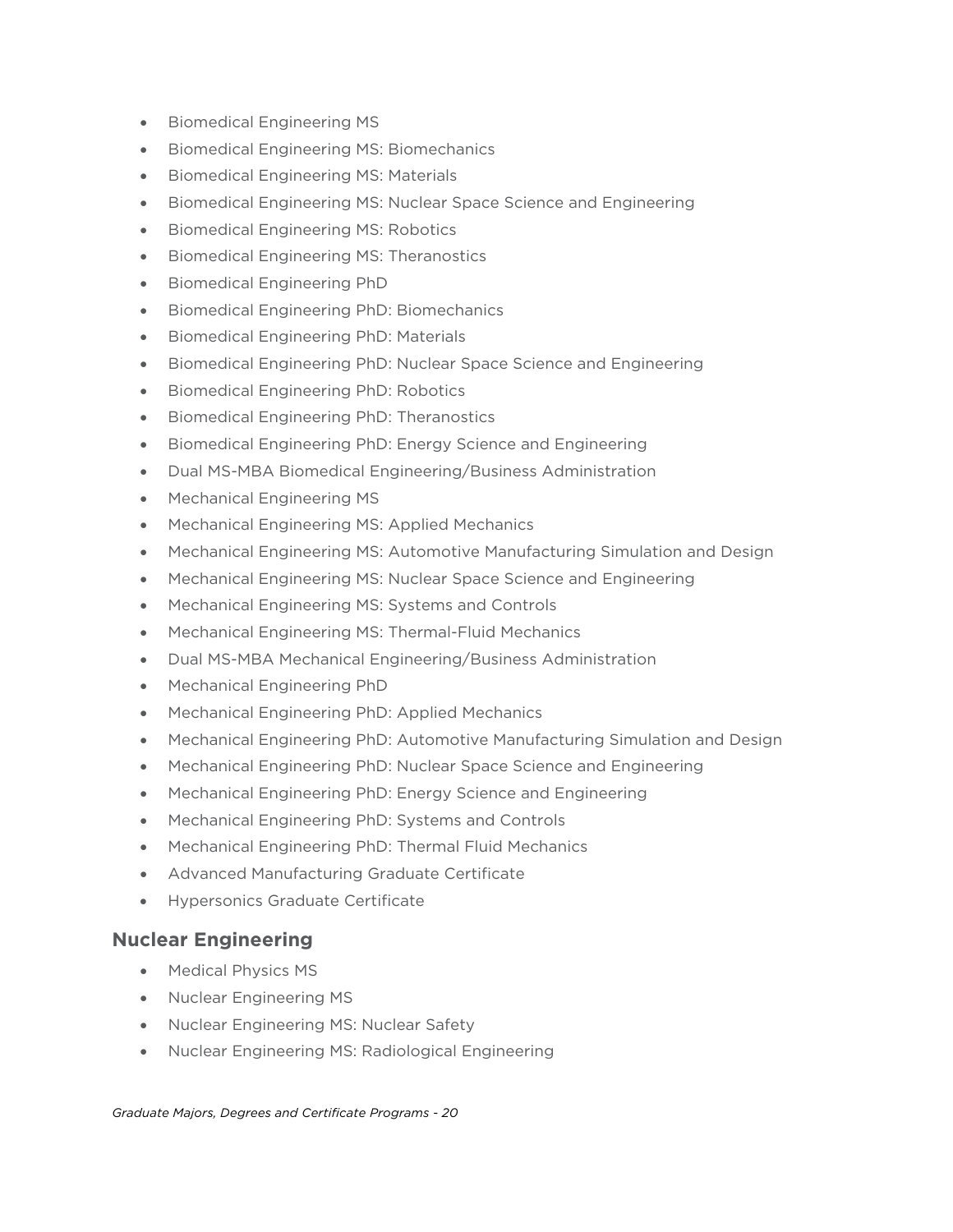- Dual MS-MBA Nuclear Engineering/Business Administration
- Nuclear Engineering PhD
- Nuclear Engineering PhD: Energy Science and Engineering
- Nuclear Engineering PhD: Nuclear Safety
- Nuclear Engineering PhD: Nuclear Space Science and Engineering
- Nuclear Engineering PhD: Radiological Engineering
- Medical Physics Graduate Certificate
- Nuclear Security Science and Analysis Graduate Certificate

#### **Reliability & Maintainability Engineering**

- Reliability and Maintainability Engineering MS
- Reliability and Maintainability Engineering MS: Aerospace Engineering
- Reliability and Maintainability Engineering MS: Biomedical Engineering
- Reliability and Maintainability Engineering MS: Chemical Engineering
- Reliability and Maintainability Engineering MS: Computer Engineering
- Reliability and Maintainability Engineering MS: Electrical Engineering
- Reliability and Maintainability Engineering MS: Industrial Engineering
- Reliability and Maintainability Engineering MS: Materials Science and Engineering
- Reliability and Maintainability Engineering MS: Mechanical Engineering
- Reliability and Maintainability Engineering MS: Nuclear Engineering
- Dual MS-MBA Reliability and Maintainability Engineering/Business Administration
- Reliability and Maintainability Engineering: Chemical Engineering Graduate Certificate
- Reliability and Maintainability Engineering: Computer Engineering Graduate Certificate
- Reliability and Maintainability Engineering: Electrical Engineering Graduate Certificate
- Reliability and Maintainability Engineering: Industrial Graduate Certificate
- Reliability and Maintainability Engineering: Mechanical Engineering Graduate **Certificate**
- Reliability and Maintainability Engineering: Nuclear Engineering Graduate Certificate

## **College of Law**

- Law MLSD
- Law JD
- Law JD: Advocacy and Dispute Resolution
- Law JD: Business Transactions
- Dual JD-MA Law/Philosophy
- Dual JD-MBA Law/Business Administration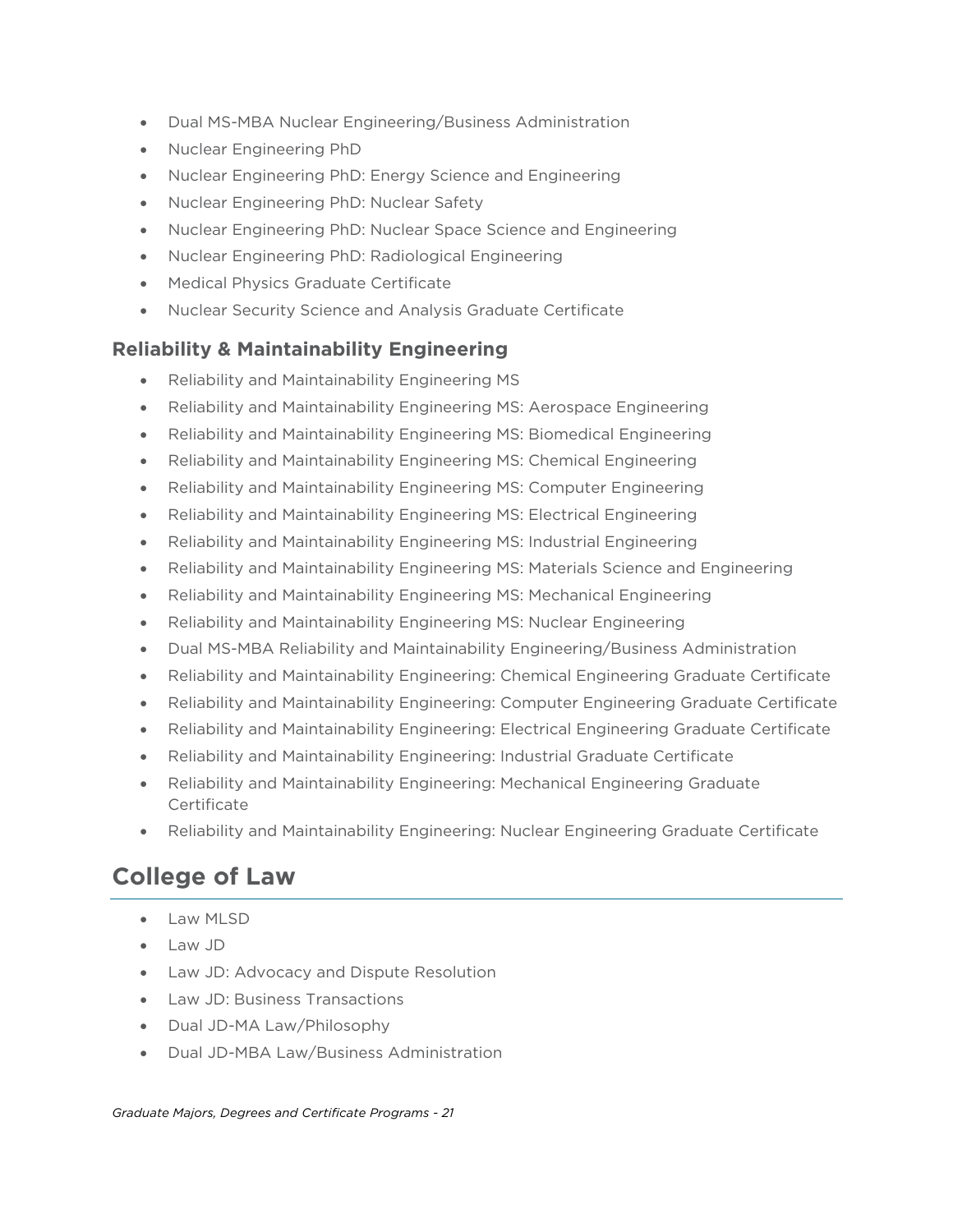- Dual JD-MPPA Law/Public Policy and Administration
- Dual JD-MSSW Law/Social Work
- Dual MLSD-MSSW Law/Social Work
- Law and Social Welfare Graduate Certificate
- Legal Studies Graduate Certificate

## **College of Nursing**

- Family Nurse Practitioner Graduate Certificate
- Health Policy Graduate Certificate
- Healthcare Informatics Graduate Certificate
- Nurse Executive Practice Graduate Certificate
- Nursing Education Graduate Certificate
- Pediatric Acute Care Nurse Practitioner Graduate Certificate
- Pediatric Nurse Practitioner Graduate Certificate
- Psychiatric Mental Health Nurse Practitioner Graduate Certificate
- Nursing DNP
- Nursing DNP: Family Nurse Practitioner
- Nursing DNP: Nurse Anesthesia
- Nursing DNP: Nurse Executive Practice
- Nursing DNP: Pediatric Primary Care Nurse Practitioner
- Nursing DNP: Pediatric Primary/Acute Care Dual Nurse Practitioner
- Nursing DNP: Psychiatric Mental Health Nurse Practitioner
- Nursing PhD

## **College of Social Work**

- Social Work DSW
- Social Work MSSW
- Social Work MSSW: Clinical Practice
- Social Work MSSW: Organizational Leadership
- Social Work PhD
- Dual MSSW-JD Social Work/Law
- Dual MSSW-MLSD Social Work/Law
- Forensic Social Work Graduate Certificate
- Gerontology Graduate Certificate
- Trauma Treatment Graduate Certificate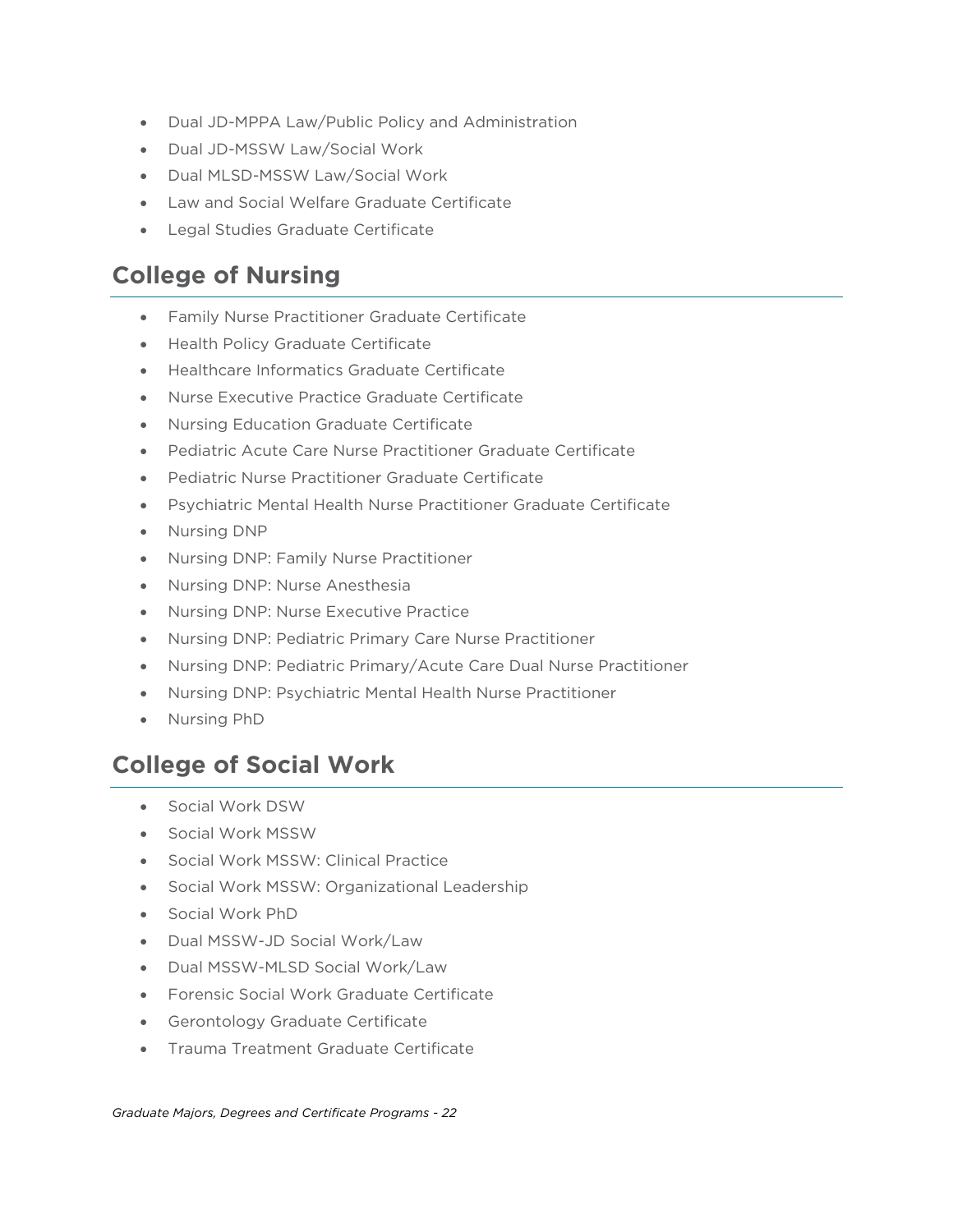• Veterinary Social Work Graduate Certificate

## **College of Veterinary Medicine**

- Veterinary Medicine DVM
- Dual DVM-MS Veterinary Medicine/Animal Science
- Dual DVM-MS Veterinary Medicine/Comparative and Experimental Medicine
- Dual DVM-MPH Veterinary Medicine/Public Health
- Dual DVM-PhD Veterinary Medicine/Comparative and Experimental Medicine

## **Comparative and Experimental Medicine (Intercollegiate)**

- Comparative and Experimental Medicine MS
- Comparative and Experimental Medicine MS: Forensic Odontology
- Comparative and Experimental Medicine PhD
- Dual MS-DVM Comparative and Experimental Medicine/Veterinary Medicine
- Dual PhD-DVM Comparative and Experimental Medicine/Veterinary Medicine

## **Bredesen Center for Interdisciplinary Research and Graduate Education (Intercollegiate)**

- Data Science and Engineering PhD
- Energy Science and Engineering PhD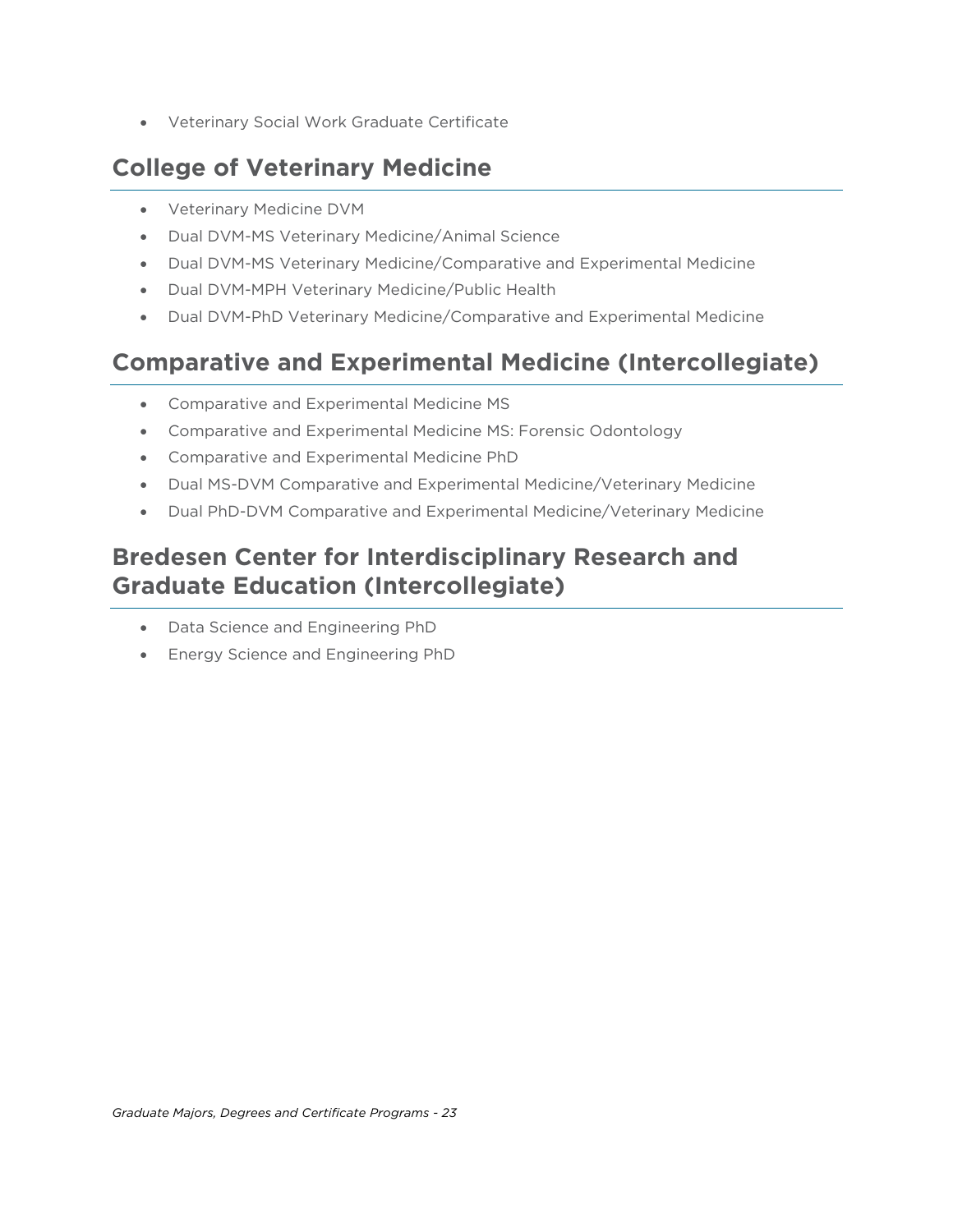## **Minors**

#### **Herbert College of Architecture**

#### **Agricultural and Resource Economics**

• Agricultural and Resource Economics Minor

#### **Entomology and Plant Pathology**

- Bioinformatics: Agriculture and Natural Resources Minor
- Entomology Minor
- Entomology and Plant Pathology Minor
- Plant Pathology Minor

#### **Forestry, Wildlife and Fisheries**

- Forestry Minor
- Wildlife and Fisheries Minor
- Wildlife Health Minor

#### **Plant Sciences**

• Plant Sciences Minor

#### **Interdisciplinary**

• Watershed Minor

## **College of Arts and Sciences**

#### **School of Art**

• Art History Minor

#### **Political Science**

• Environmental Policy Minor

#### **Interdisciplinary**

• Interdisciplinary Graduate Minor in Neuroscience

#### **Haslam College of Business**

#### **Business Analytics & Statistics**

• Intercollegiate Graduate Statistics and Data Science Minor

#### **College of Education, Health and Human Sciences**

#### **Kinesiology, Recreation and Sport Studies**

• Exercise Physiology Minor